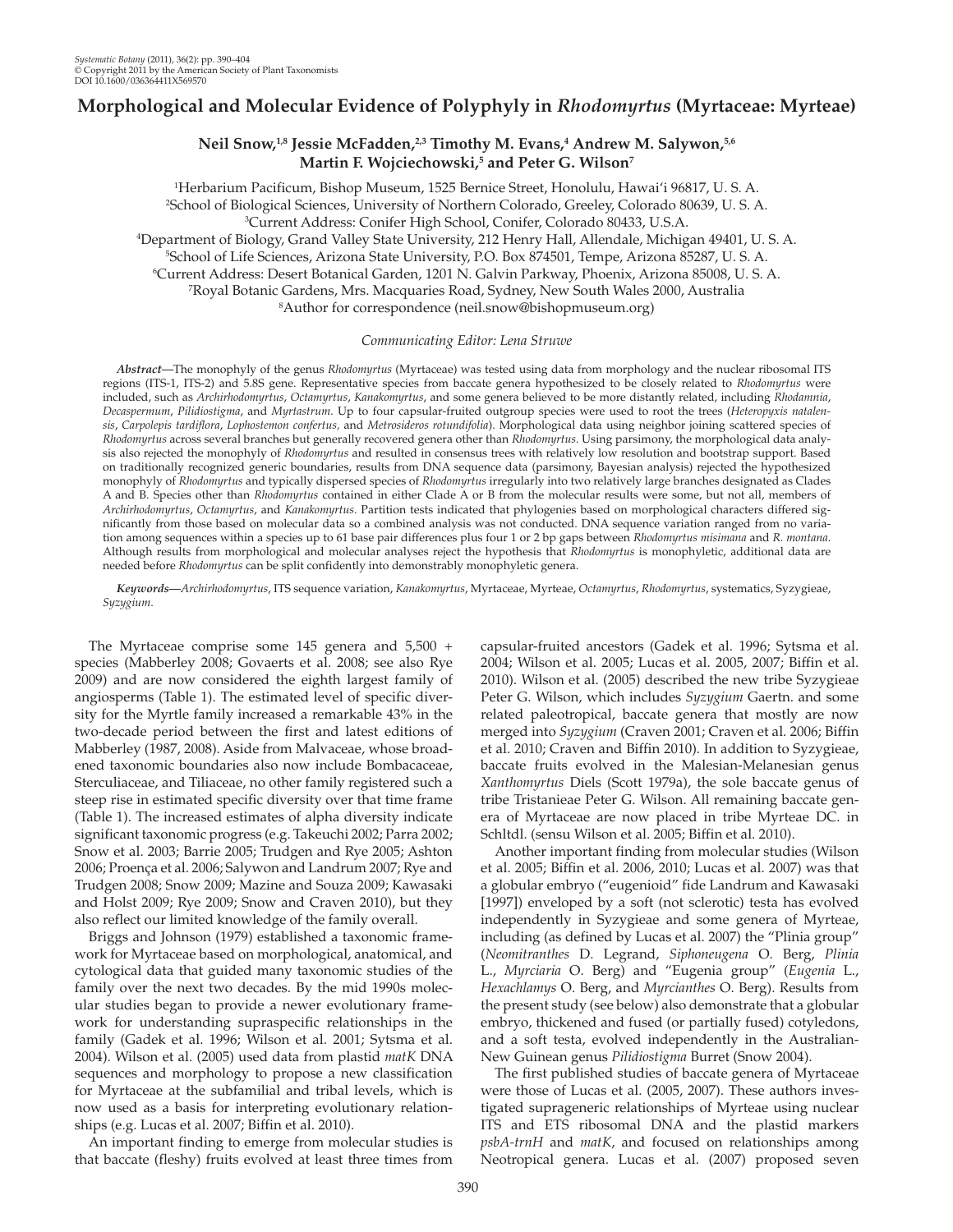TABLE 1. Changes in the estimated levels of diversity of the ten largest families of flowering plants based on Mabberley (1987 and 2008). Numbers to the left and right of the forward slash reflect the estimates from 1987 and 2008, respectively; the percentage change is indicated in parentheses. Because Malvaceae now include Bombacaceae, Sterculiaceae, and Tiliaceae, and Euphorbiaceae now exclude Phyllanthaceae, Picrodendraceae, and Putranjivaceae, the changes by percentage for these families are less meaningful given that the taxonomic boundaries of the other families are essentially unchanged. Unpublished data (Govaerts, pers. comm. 2009) suggest that Cyperaceae is probably larger than Malvaceae and Melastomataceae (contra Mabberley 2008). \* The generic estimate of 131 by Mabberley (2008) for Myrtaceae should be increased by 10–15 genera; current work by Rye (2009) and colleagues is clarifying some of the boundaries.

| Family          | Estimated genera                | <b>Estimated</b> species   |  |  |
|-----------------|---------------------------------|----------------------------|--|--|
| Asteraceae      | $1,341 / 1,590 (+ 18\%)$        | $21,000 / 23,600 (+ 12\%)$ |  |  |
| Orchidaceae     | $796 / 779 (-3%)$               | $17,500 / 22,500 (+ 28\%)$ |  |  |
| Fabaceae        | $657 / 720 (+ 10\%)$            | $16,400 / 19,500 (+ 19\%)$ |  |  |
| Rubiaceae       | $630 / 563 (-11\%)$             | $10,400 / 10,900 (+ 5%)$   |  |  |
| Poaceae         | $635 / 715 (+ 13\%)$            | $9,000 / 10,550 (+ 17%)$   |  |  |
| Euphorbiaceae   | $321 / 229 (-29\%)$             | $7,950 / 6,500 (-19\%)$    |  |  |
| Lamiaceae       | $221 / 238 (+ 8\%)$             | $5,600 / 6,500 (+ 16\%)$   |  |  |
| Myrtaceae       | $120 / 131$ <sup>*</sup> (+ 9%) | $3,850 / 5,500 (+ 43%)$    |  |  |
| Melastomataceae | $215 / 179 (-17%)$              | $4,750 / 5,150 (+ 8\%)$    |  |  |
| Malvaceae       | $116 / 113 (-3%)$               | $1,550 / 5,000 (+ 322\%)$  |  |  |

informal suprageneric groups based on the clades that resulted from combined molecular data sets, and indicated the character combinations that generally apply to each group. Apart from the widespread genus *Eugenia* L., all Australasian taxa fell into their "Australasian Group." Although generic sampling (Lucas et al. 2007) was not complete among genera now included in Myrteae, clade membership of the Australasian group (i.e. *Rhodamnia* Jack, *Decaspermum* J. R. Forst. & G. Forst., *Rhodomyrtus* (DC.) Rchb., *Octamyrtus* Diels, *Gossia* N. Snow & Guymer, and *Austromyrtus* (Nied.) Burret) corroborated the results of previous studies (Salywon et al. 2004; Biffin et al. 2006) that generally placed members of Myrteae (sensu Wilson et al. 2005) into a single clade, with the exception of *Eugenia* (limited sampling), which placed with other Neotropical taxa in Lucas et al. (2007, Fig. 6).

 Despite progress in our understanding of phylogenies at the suprageneric level, the use of molecular data to test hypotheses of generic boundaries remains at an early stage for most baccate Myrtaceae. The study of Csizmadi ([now McFadden] 2006) was the first to focus on the generic boundaries in *Rhodomyrtus* and allied genera, using morphological and nuclear sequence data from the ITS-1, 5.8S, and ITS-2 ribosomal regions. As currently understood and traditionally circumscribed, *Rhodomyrtus* consists of 23 species and one possibly undescribed taxon (Snow et al. 2008; Snow and Cantley 2010). In their native ranges, species of *Rhodomyrtus* typically grow in seasonally dry to moist forests from India and Sri Lanka to China and the Philippines, Malesia, and northeastern Australia, and east to New Caledonia and the Solomon Islands (Scott 1978a; Guymer 1991; Snow 2006; Snow et al. 2008; Snow and Cantley 2010). The highest specific diversity of *Rhodomyrtus* (Snow et al. 2008) occurs on New Guinea or adjacent islands (13 species; *R. macrocarpa* and *R. trineura* also occur in Australia [see Appendix 1 for taxonomic authorities at species level]), followed by Australia (seven species), whereas other areas have only one or a few species. The type species of the genus, *Rhodomyrtus tomentosa*, is an ornamental that has become invasive in several areas (Wagner et al. 1999; Meyer 2000; Weber 2003; Staples and Herbst 2005).

 Diagnostic morphological characters traditionally used to recognize *Rhodomyrtus* have included 5-merous flowers, axile placentation, baccate fruits, and seeds bearing a sclerotic outer testa (Bentham 1867; Scott 1978a; Guymer 1991; Csizmadi 2006). Some authors have included acrodromous (Hickey 1973) venation as a character for the genus or parts thereof (Bentham 1867; Burret 1941; Scott 1978a), although approximately half of the species have eucamptodromous or brochidodromous venation, or are intermediate between these types (Snow et al. 2008; Snow and Cantley 2010).

Snow (1999, 2000) first discussed the inconsistencies among characters used to diagnose *Rhodomyrtus* , including differences in leaf venation, hypanthium texture in flower, locule number, stigma shape, placentation type, fruit morphology, and the presence or absence of thinly membranous partitions between individual seeds. Given the inability of any combination of characters to consistently diagnose *Rhodomyrtus* , Csizmadi (2006) tested the null hypothesis of monophyly in *Rhodomyrtus* against the alternate hypothesis of polyphyly using morphology and DNA sequences from the nuclear ribosomal DNA regions ITS-1, 5.8S, and ITS-2. This paper expands the results from Csizmadi (2006) using an updated and expanded source of morphological data and modified DNA sequence alignments.

## Materials and Methods

*Morphological Data*—Character data were taken from specimens listed in Appendix 1. For scoring characters we also consulted Schmid (1980), Scott (1978a-b; 1979b), Guymer (1991), Hyland et al. (1999), Craven and Sunarti (2004), Snow (2004, 2006, 2007), and Snow et al. (2008) . Approximately 225 specimens housed in fifteen herbaria (see Acknowledgements) were used to score 32 characters, representing 99 character states (Appendices 2, 3). The sampling included most species of *Rhodomyrtus* , *Octamyrtus* (two species, including one possibly undescribed, indicated as "sp. nov.?"), *Archirhodomyrtus* (all four species), and *Kanakomyrtus* (three species), all of which appear to be closely related by virtue of having thin membranous partitions between the seeds. Other taxa sampled among Australasian baccate Myrteae included *Decaspermum humile* , *Myrtastrum rufo-punctatum* , two species of *Pilidiostigma* , and three species of *Rhodamnia* . We also scored four capsular-fruited species because molecular data consistently revealed the capsular state as being pleisiomorphic in the family (e.g. Salywon et al. 2004; Wilson et al. 2005; Lucas et al. 2005, 2007), including *Heteropyxis natalensis*, *Carpolepis tardiflora* , *Metrosideros rotundifolia* , and *Lophostemon confertus* . Wilson et al. (2005) demonstrated that *Heteropyxis natalensis* and *Psiloxylon mauritianum* (Hook. f.) Baill. (the latter not sampled here) are the earliest-arising extant members of Myrtaceae, so the former was designated a priori as the outgroup in molecular analyses. Vegetative measurements were taken from dried and pressed herbarium specimens and from notes taken by the first author while collecting most Australian species in cultivation or in the field. Measurements for flowering and fruiting characters also used dried material, material rehydrated using boiling water, or specimens stored in 70% ethanol. Characters that were unknown or could not be scored with certainty for some taxa were treated as missing data.

 *DNA Sequence Data—* Six species of *Rhodomyrtus* were not included in the ITS sequence data set. One species (*R. trineura*) could not be amplified successfully, and four newly described species were unknown when the molecular data were generated and analyzed ( *R. mengenensis* , *R. kaweaensis* , *R. guymeriana* , and *R. takeuchii* ). Samples for DNA extractions were obtained from herbarium specimens (with permission from appropriate curators; see Acknowledgments) or from young leaves collected in the field by the first author and preserved in silica gel. Some ITS sequences from previous studies (Salywon et al. 2004) were incorporated into this study.

 Genomic DNA was extracted using Qiagen DNA plant mini kits (Valencia, California) or a slightly modified extraction protocol for tropical plants (Scott and Playford 1996). In the latter procedure, 0.4% polyvinylpyrolidone was added to the extraction solution to increase DNA yields, and the 0.1% serum bovine albumin was excluded from the extraction buffer. At least 2 mg of herbarium material or field-collected material dried in silica gel was used in each extraction.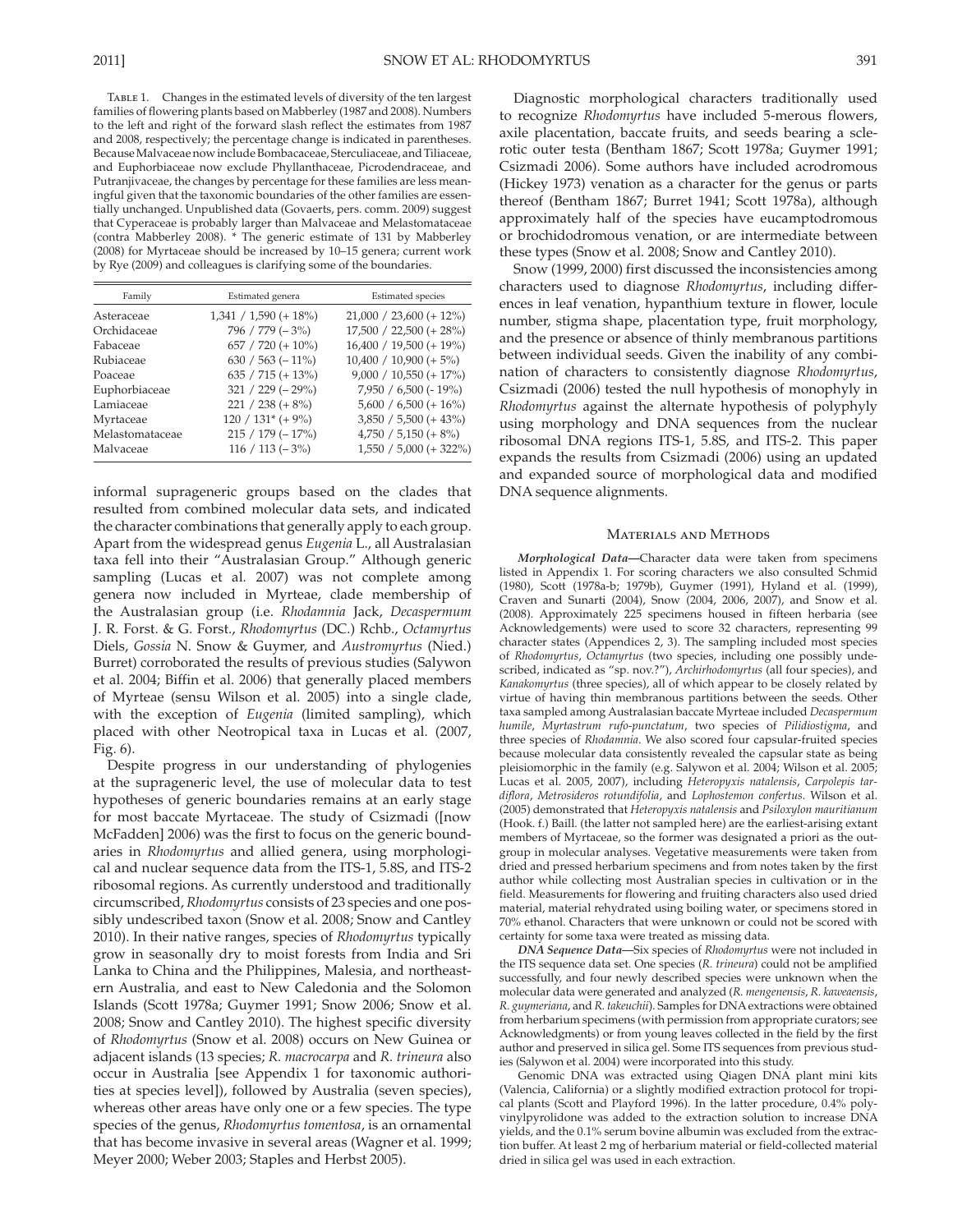After extraction the DNA was washed with 70% ethanol and resuspended in TE buffer for storage. Total genomic DNA was used as the template for amplification of the nrDNA ITS regions 1–2 using PCR. Primers used for amplification were developed by Beyra-Matos and Lavin (1999) : "ITS 18" (5′ - GTCCACTGAACCTTATCATTTAGAGG-3′) and "ITS-26" (5′-GCCGTTACCTAAGGGAATCCTTGTTAG-3′). Amplification conditions included a hot start method beginning at 94°C for 2 min to initiate

denaturation. After denaturation the cycle was held at 94°C until after *Taq* polymerase was added to each reaction tube. After addition of *Taq*, 35 repetitions of the thermocycler conditions followed using an additional 30-sec denaturation step at 94°, annealing at 55° for 30 sec, primer extension at 72°C, followed by a holding temperature of 4°C. Each 25 μl reaction contained approximately 10 μl of genomic DNA, 5 μM dNTP mix, 5 μM oligonucleotide primer, 1 × PCR buffer, and 1 unit of Taq polymerase (Qiagen Corp.). Amplification products were purified using a Qiagen PCR cleanup kit.

 Sequencing was performed using an ABI 3730xl high-throughput sequencing machine at Polymorphic (Alameda, California). Sequences were edited and contigs were created with the aid of Sequencher 4.1 (GeneCodes, Ann Arbor, Michigan). The raw sequences were imported into PAUP\*4.0b10 (Swofford 2002) and aligned visually. Gaps were treated as missing data. A total of 33 base pairs of high variability were excluded from the analyses. Insertion-deletion mutations required gaps of varying length to be added to both ITS-1 and ITS-2 regions during alignment, resulting in an aligned sequence of 645 characters.

 *Phylogenetic Analyses—* All parsimony and maximum likelihood analyses used PAUP\* version 4.0b10 (Swofford 2002) on a G4 Power Macintosh computer or a MacBook Pro. The ILD partition test (Bull et al. 1993; Farris et al. 1994) was used to assess whether morphological and molecular data sets produced significantly different topologies ( $p < 0.01$ ). *Metrosideros rotundifolia* , a species included in the molecular studies, was excluded in the morphological data matrix given uncertainties of some character states.

 *Morphological Data: Phenetic Distance—* With the understanding that analyses based on overall similarity cannot distinguish between homologous and homoplastic character states (e.g. Hennig 1966; Patterson 1982) we used neighbor joining to explore phenetic groupings. This was deemed appropriate given that some morphological traits are consistent within genera (apart from *Rhodomyrtus* s. l.; see Discussion) and because of the limited ability of the ITS markers to resolve all branches strongly.

 *Morphological Data: Parsimony —* Analyses of skewness typically revealed g1 values of about -0.29, suggesting greater phylogenetic signal in the data than that expected at random. Data were analyzed using parsimony or jackknife approaches using random addition sequences with unordered and unweighted characters. Characters 14 and 15 represent different ways to score abaxial petal indumentum, which appears to have taxonomic and possible phylogenetic significance, but either character 14 or 15 was deleted from each analysis. Phenetic similarity among the taxa was analyzed with neighbor joining methods using the Tajima-Nei distance measure with ties broken randomly.

*Molecular Data*—In contrast to the morphological studies, in which *Kanakomyrtus myrtopsidoides* (the type of the genus) was used, we substituted *K. prominens* given the availability of much fresher DNA material. Furthermore, we excluded *K. prominens* from the morphological analyses because of large amounts of missing data due to the lack of known flowering material (Snow 2009). Parsimony analysis of ITS data used heuristic methods implementing stepwise random addition (300 replicates), MAXTREES (10,000), TBR branch-swapping, and swap on best trees only. Gaps were treated as missing data (Simmons and Ochoterena 2000). A total of 100 replicates of bootstrap resampling (Felsenstein 1985) were employed to determine the relative support for each clade using stepwise addition, with 100 replicates held at each step, TBR branch-swapping, and MAXTREES = 1,000. A pruned neighbor-joining tree was used as a starting tree for maximum likelihood analyses. Starting branch lengths were obtained using the Rogers-Swofford approximation method (Rogers and Swofford 1998). One tree was held at each step and a total of 10 random addition sequences were conducted. These data were distributed using a Γ (gamma) distribution with an estimated α shape parameter of 0.5812. Maximum likelihood analyses used Modeltest 3.06 (Posada and Crandall 1998) to determine that the data were most appropriately analyzed using the Trn +  $\Gamma$  model of substitution. Bayesian analyses were conducted using MrBayes version 3.1.2 (Huelsenbeck and Ronquist 2001; Ronquist and Huelsenbeck 2003). For the Bayesian analysis one accession was randomly chosen for inclusion among species having multiple DNA samples. An appropriate model of evolution was selected (F81 + I +  $\Gamma$ ) using a hierarchical ratio test as implemented in Modeltest (Posada and Crandall 1998). The analysis consisted of six chains with 5,000,000 generations with

samples taken every 10,000 generations. Trees from the first 125 samples were considered the burn-in phase and discarded. The data matrices and the trees here were submitted to TreeBASE (study number S10866).

### **RESILTS**

*Morphological Data: Phenetic Similarity*—The neighbor joining tree (Fig. 1) supports the alternative hypothesis that *Rhodomyrtus* is polyphyletic, and shows members of *Rhodomyrtus* scattered across numerous branches of the phenogram. Congeneric members of the ingroup placeholder genera *Rhodamnia* and *Pilidiostigma* grouped together (Fig. 1). One of the most prominent differences between the neighbor joining tree (Fig. 1) and sequence-based trees (Figs. 2-4) is the monophyly of *Archirhodomyrtus* and *Octamyrtus* in the former. Unlike the molecular trees (Figs. 2–4), the three species of *Kanakomyrtus* clustered closely together in a branch that also included *Rhodomyrtus macrocarpa* . The pairing of *Rhodomyrtus macrocarpa* with *Kanakomyrtus* was unexpected given a number of differences in the morphology of flowers and fruits. The species of *Rhodomyrtus* with acrodromous venation cluster together in the branch that includes *R. canescens* through *R. sericea* .

 *Morphological Data: Parsimony—* Phylogenetic trees based on parsimony or jackknife analyses had relatively low levels of consensus and support for clades, irrespective of which search options and outgroup combinations were used. Despite the low consensus and bootstrap values, the hypothesis that *Rhodomyrtus* is monophyletic could be rejected in all search permutations. With some exceptions, the analyses recovered monophyletic groups represented by congeneric species in *Rhodamnia* , *Pilidiostigma* , *Archirhodomyrtus,* and *Octamyrtus* (results not shown). The relative topological placements of *Decaspermum humile* and *Myrtastrum rufo-punctatum* varied, but neither was ever nested within either of two main clades of *Rhodomyrtus* that generally were resolved in molecular-based analyses (designated Clades A and B, see Figs. 3-4). Two of three species of *Kanakomyrtus* always grouped together ( *K. dawsoniana* + *K. myrtopsidoides* ), although *K. longipetiolata* sometimes grouped among species of *Rhodomyrtus* . The only clades recovered in the strict consensus tree based on morphological data were: *Rhodomyrtus elegans* + *R. guymeriana* , *Archirhodomyrtus* (all four species), *Pilidiostigma* (both species), *Octamyrtus* (all accessions), *Rhodamnia* (all three species), and *Kanakomyrtus longipetiolata* + *K. myrtopsidoides* . The bootstrap was not run on the final analysis because of consistently low levels of clade support in previous analyses.

*DNA Sequence Data—The final dataset of the nrDNA ITS* regions consisted of complete sequences of the ITS-1, the 5.8S gene, and ITS-2 regions from 49 accessions, representing 36 species, with an aligned length of 645 base pairs. A total of 33 bp were excluded due to uncertainties in the alignments, resulting in 613 included characters. The percentage of cells scored as missing data was only ca. 1.0%. Much of the missing data came from long (20–39 bp) regions of ambiguity at the beginning of some sequences (e.g. *Archirhodomyrtus turbinata* [30 bp], *Kanakomyrtus longipetiolata* [28 bp], *Octamyrtus pleiopetala* [30 bp], *Rhodomyrtus elegans* [30 bp], *R. obovata* [30 bp], and *R. surigaoensis* [39 bp]). *Kanakomyrtus longipetiolata* also was notable for its 26 bp region of ambiguity at the end of its sequence. Most of the remaining missing cells occurred at or toward the end of the sequences, and generally involved only two to five contiguous bp. *Heteropyxis natalensis* has a five bp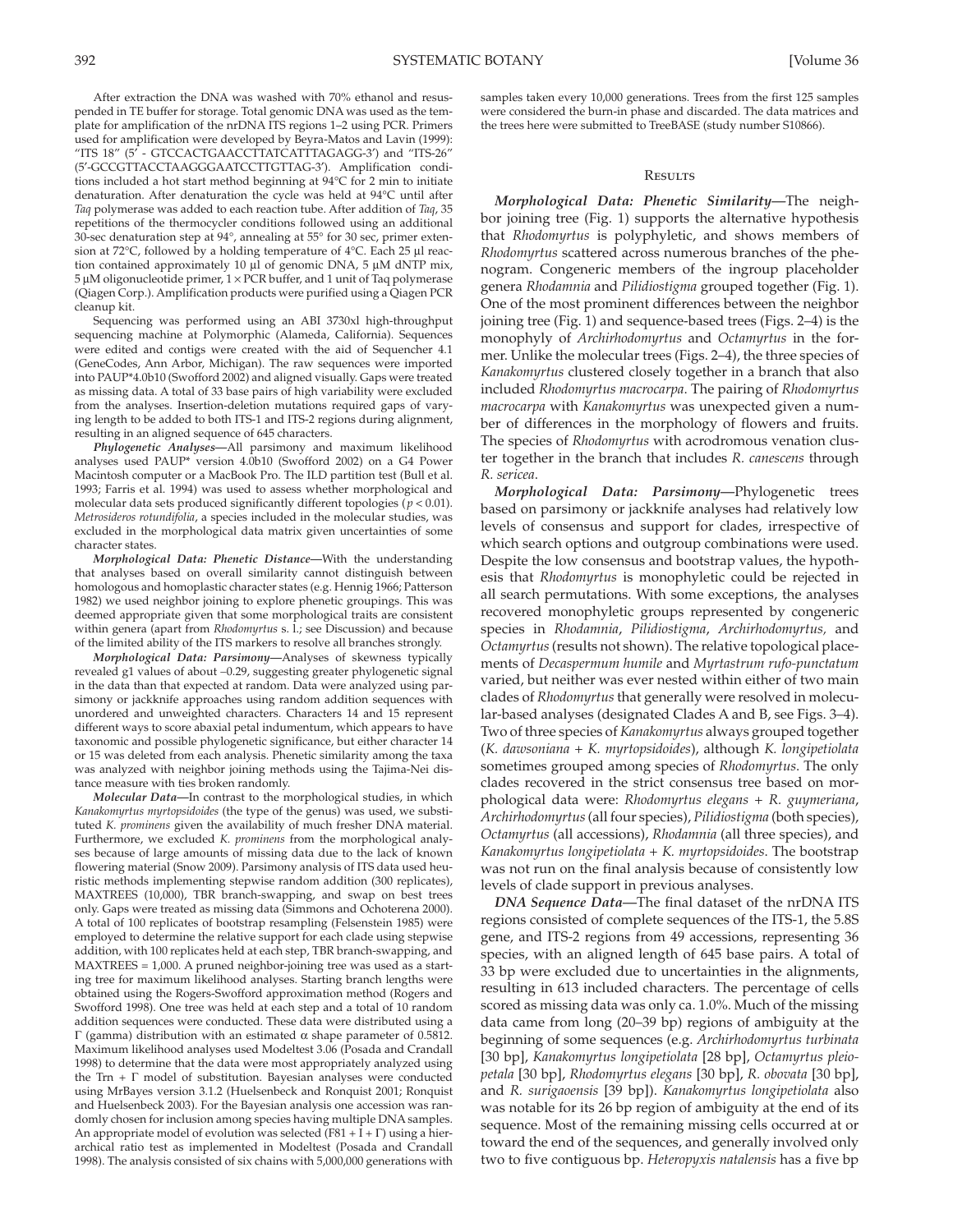

0.05 changes

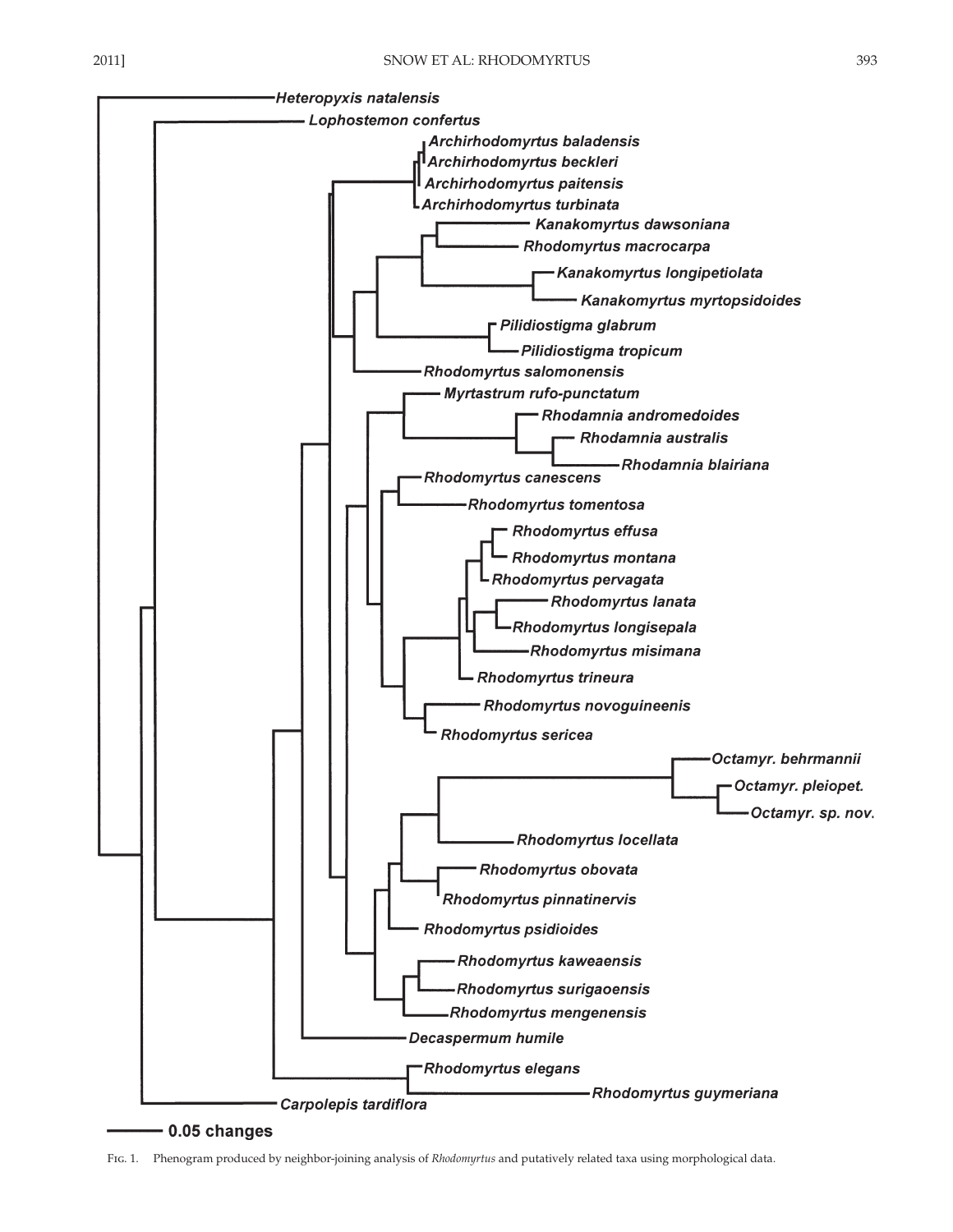

 Fig. 2 . A single, randomly selected most parsimonious tree of *Rhodomyrtus* s. l. and putatively related genera, selected from 10,000 trees based on sequence data from the ITS-1, 5.8S, and ITS-2 regions. Length = 535 steps; CI =  $0.70$ ; RI =  $0.83$ ; RC =  $0.59$ .

sequence absent in all other taxa, and given that it is the earliest arising extant lineage in Myrtaceae among those sampled for this study (Wilson et al. 2005; Biffin et al. 2010), the absence of that short sequence from other taxa probably represents an evolutionary deletion among other taxa. A number of taxa had no missing (ambiguous) data ( *Archirhodomyrtus baladensis* , *Kanakomyrtus dawsoniana* , *Octamyrtus behrmannii* , *Rhodomyrtus canescens* [all accessions]), *R. effusa* , *R. lanata* , *R. locellata* , *R. macrocarpa* [accessions A and B], *R. montana* , *R. novoguineensis* [both accessions], *R. pervagata* [all accessions], *R. salomonensis* , and *R. sericea* [both accessions]). Among the ambiguities present were a 16 bp sequence in the ITS-1 spacer and a 17 bp sequence in the ITS-2 spacer. No ambiguities occurred in the 5.8S gene. Of the base pairs used in the analyses, 355 (55%) were constant, 151 (23%) were variable but parsimony uninformative, and 140 (22%) were variable and parsimony informative. Overall, the nrDNA ITS region used in phylogenetic inferences had 46% variable nucleotide sites. Most insertions and deletions ranged in size from one to five bp. The highest number of indels (counted as one or more missing base pairs) among species of *Rhodomyrtus* was 25, which occurred in *Rhodomyrtus canescens-*C; the lowest was 18 in *R. locellata* . Among other baccate, place-holding taxa in Myrteae, the highest number of indels was 23 in the New Caledonian *Rhodamnia andromedoides* , which also was notable for having the longest indel (40 bp) among all sequences; the fewest indels was 18 in *Pilidiostigma tropicum* . The number of indels for the outgroup taxa were *Heteropyxis* (16), *Carpolepis* (24), *Lophostemon* (23), and *Metrosideros* (24). The nrDNA 5.8S region was 163 bp long in all taxa examined, suggesting an absence of insertion-deletion events in this location, which was helpful in making alignments. Over 60 bp differences and four indels existed between *R. misimana* and *R. montana* (see Discussion). The nrDNA ITS region had nucleotide frequencies with somewhat higher occurrences of G-C content  $(A = 0.22, C = 0.28, G = 0.27, T = 0.23)$ . According to Modeltest (Posada and Crandall 1998), the data show a gamma distribution of variance of 0.58 as estimated by the  $GTR + \Gamma$  model ( Tavaré 1986 ).

*Parsimony*—The complete 49-taxon nrDNA ITS data set reached the preselected limit of 10,000 equally parsimonious trees (L = 535; CI = 0.70; RI = 0.83; RC = 0.59). A randomly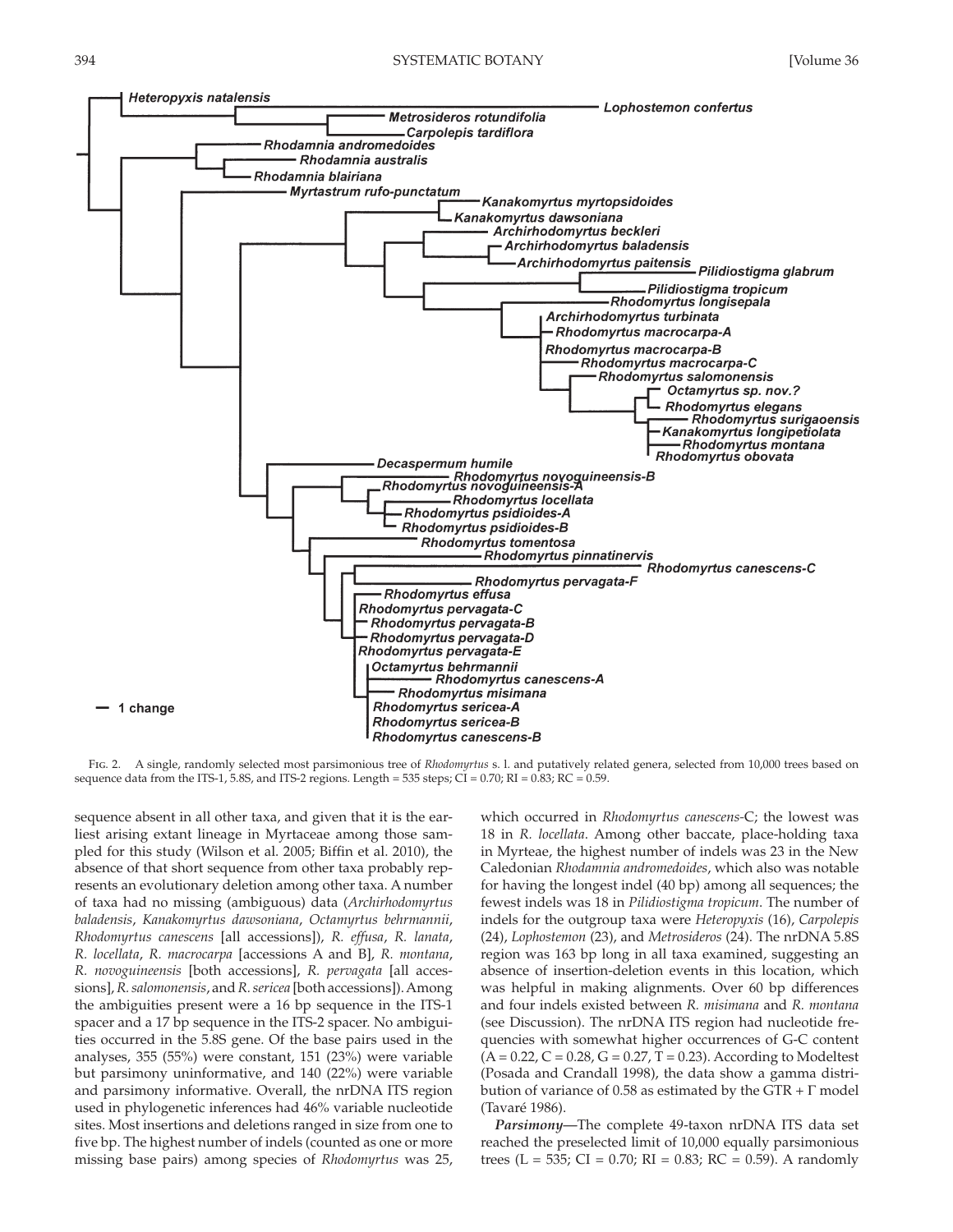

FIG. 3. Strict consensus of 2,740 trees of *Rhodomyrtus* and putatively related genera produced by parsimony analysis of data from the ITS-1, 5.8S, and ITS-2 regions. Bootstrap values equal to or greater than 50% are shown above the branches.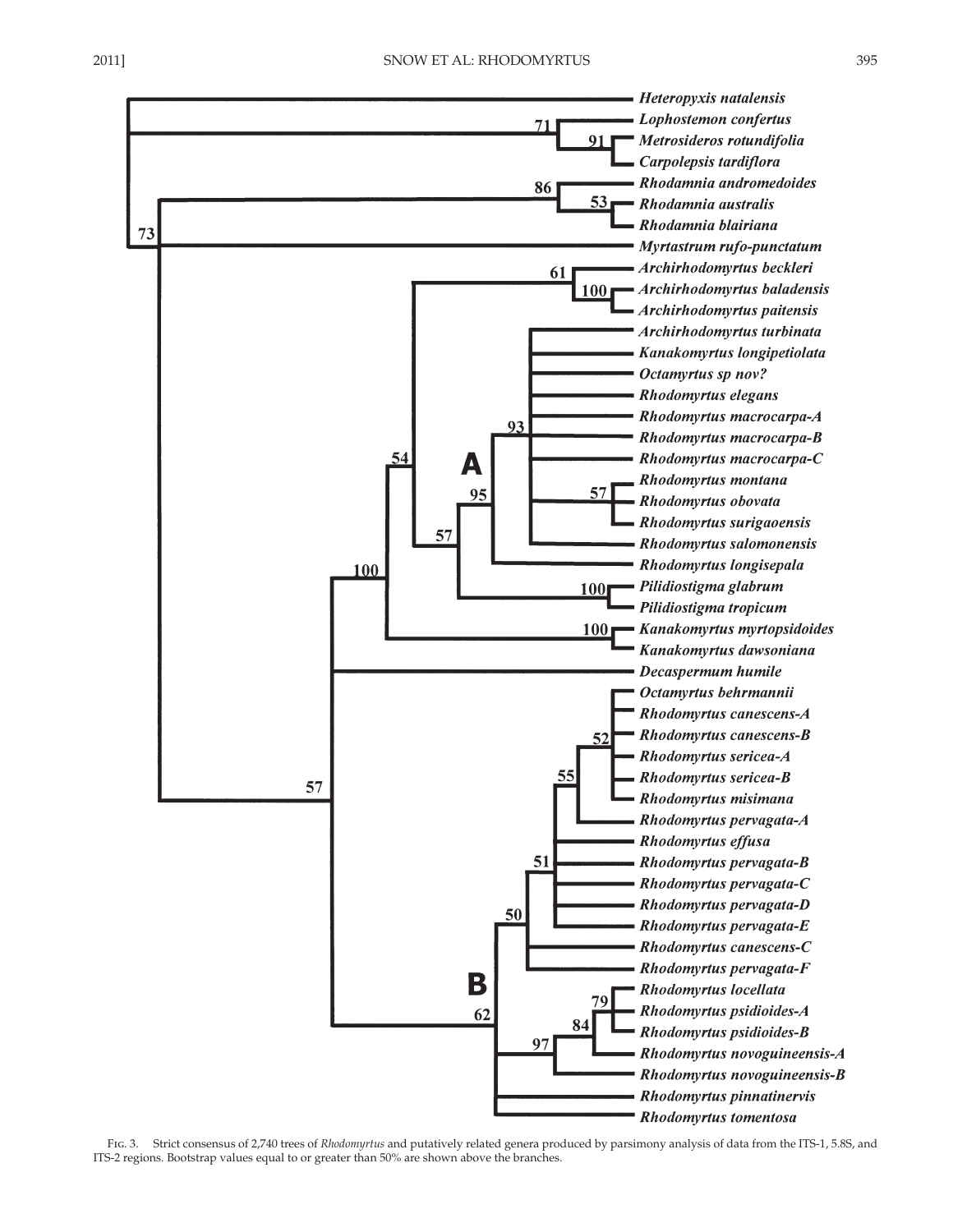

 Fig . 4. Inferred phylogeny of *Rhodomyrtus* and allied genera produced by Bayesian analysis of data from the ITS-1, 5.8S, and ITS-2 regions. Numbers above the branches reflect posterior probabilities.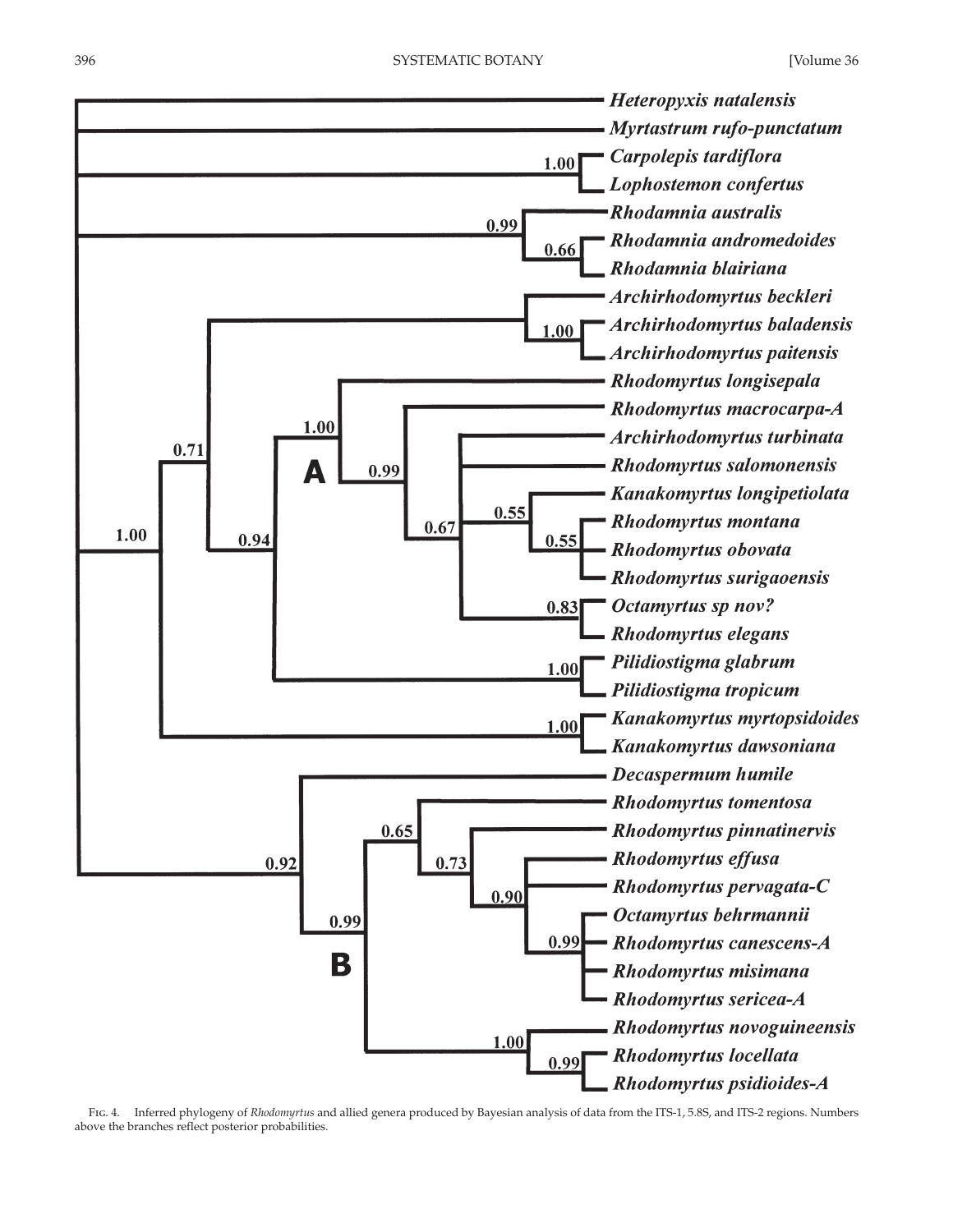selected most parsimonious tree (Fig. 2) illustrates the relative branch lengths. The ITS data were unable to group species with multiple accessions consistently (i.e. *R. canescens* , *R. macrocarpa* , *R. novoguineensis* , *R. pervagata* , *R. psidioides,* and *R. sericea* ), reflecting infraspecific variation in the ITS region. Although many branches are short, the most prominent feature among the ingroup taxa is the long branch leading to *Rhodomyrtus canescens* -C, the specimen with an indel of 25 bp (see above). The voucher specimen for this accession easily fits into the concept of this species as it is presently understood, and the voucher does not differ appreciably from two other conspecific accessions collected nearby on the same day (Snow, pers. obs.). *Rhodomyrtus pervagata* also was collected by the first author at the same site as *R. canescens*-C. Chromosome numbers of these species are unknown, but there remains the possibility that the long branch of *R. canescens* -C may represent a past hybridization event, particularly since *R. sericea* , *R. effusa* , and *R. trineura* subsp. *trineura* also occur in the general region of the collection (Hyland et al. 1999; A. Ford, pers. comm. 2010). As explained more in the Discussion, it is possible also that a pseudogene of ITS may have been amplified in *R. canescens-C.* 

The strict consensus tree of the ITS data (Fig. 3) scattered members of *Rhodomyrtus* across two clades, labeled A and B, which allows rejection of the null hypothesis that *Rhodomyrtus* is monophyletic. No known morphological or anatomical character states or combinations thereof can consistently diagnose Clades A and B, or the species of *Rhodomyrtus* included in each clade. The genera sampled in Myrteae for this study included representatives only from Australia, Malesia, and New Caledonia. In light of previous results (Wilson et al. 2005; Salywon et al. 2004; Lucas et al. 2007; Biffin et al. 2010), *Rhodamnia* and *Myrtastrum* (the latter a monotypic but ecologically common genus from New Caledonia) may be among the two earliest branching lineages of baccate genera in tribe Myrteae. The strict consensus tree (Fig. 3) supports the monophyly of *Rhodamnia* and *Pilidiostigma* , but *Archirhodomyrtus turbinata* , *Octamyrtus* sp. nov? and *Kanakomyrtus longipetiolata* are nested within *Rhodomyrtus* Clade A, separate from other members of their respective genera. Aberrant members of Clade A are *Rhodomyrtus montana* and *R. longisepala* , two species with acrodromous venation in a clade that otherwise contains species with brochidodromous or eucamptodromous venation. Clade B is comprised of some species of *Rhodomyrtus* and *Octamyrtus behrmannii* ( Fig. 3 ). Clade B also contains variations of leaf venation, and no morphological character state or combinations thereof can unite members of Clade B. Bootstrap support values of 100% for clades in tribe Myrteae (Fig. 3) included an unnamed branch that includes Clade A and three clades arising prior to Clade A, as well as 100% support for two species each in *Archirhodomyrtus* , *Pilidiostigma,* and *Kanakomyrtus* . Clades in Myrteae with over 95% support include a branch within Clade B that contains accessions of three Australian or Melanesian species of *Rhodomyrtus* ( *R. locellata* of New Caledonia, *R. novoguineensis* of New Guinea, and *R. psidioides* of Australia).

 *Bayesian Analysis—* The nrDNA ITS data set for Bayesian analysis was reduced to 36 species, which yielded a log likelihood score of -3,571.16 and also rejected the monophyly of *Rhodomyrtus* (Fig. 4). The Bayesian tree was unable to unambiguously show that the capsular genera (*Heteropyxis*, *Carpolepis* , *Lophostemon* ) evolved prior to the genus *Rhodamnia* , which has been supported in part by other studies (e.g. Gadek et al. 1996; Wilson et al. 2005; Lucas et al. 2007; Biffin et al. 2010). The collective membership of Clade A in the Bayesian results (Fig. 4) is nearly identical to the results from parsimony (Fig. 3), although there is greater resolution in the Bayesian tree among the species. In the Bayesian tree *Decaspermum humile* arises before Clade B (Fig. 4), whereas it was unresolved between Clades A and B in the parsimony analysis (Fig. 3). Although the values are not directly comparable, the posterior probability of 0.99 for Clade B in the Bayesian tree (Fig. 4) appears to provide stronger support than the bootstrap for Clade B of  $62\%$  in the consensus tree (Fig. 3).

As with the parsimony trees (Figs. 2, 3), species of *Rhodomyrtus* in Clade A (Fig. 4) of the Bayesian tree also include those with acrodromous leaf venation (R. longise*pala* , *R. montana* ) and brochidodromous or eucamptodromous venation (all others). Clade B (Fig. 4) also (as in Fig. 3) has a mixture of species with acrodromous venation (*R. canescens*, *R. effusa* , *R. misimana* , *R. pervagata* , *R. novoguineensis* , *R. tomentosa* ) and brochidodromous or eucamptodromous venation ( *R. locellata* , *R. psidioides* , *R. pinnatinervis* ). In a similar manner, Clades A and B (Figs. 3-4) are a mixture of species of *Rhodomyrtus* having smooth (terete) versus longitudinally ribbed/rugose hypanthium species (Snow et al. 2008, Table 1 therein). Thus, a combination of character states cannot be used to diagnose *Rhodomyrtus* s. l. or to diagnose the constituent species of *Rhodomyrtus* in Clades A and B, upholding the initial observations of Snow (1999).

 *Combined Analysis—* Given that partition tests indicated that the topologies from morphological and DNA sequence data were significantly different, the data sets were not combined.

### **DISCUSSION**

 Molecular studies have begun to illuminate the evolutionary history of Myrtaceae (Gadek et al. 1996; Wilson et al. 2001, 2005; Salywon et al. 2004; Lucas et al. 2005, 2007; Biffin et al. 2006, 2010) and resolve some of the taxonomic uncertainties highlighted by the comprehensive family analysis of Briggs and Johnson (1979) .

 The first published molecular studies testing evolutionary hypotheses with relatively broad sampling among the baccate genera of Myrteae nonetheless focused somewhat either on Neotropical genera (Lucas et al. 2005, 2007) or on *Syzygium* and paleotropical (Biffin et al. 2006, 2010). The latter study of Lucas et al. (2007) included one species each from *Rhodomyrtus* and *Octamyrtus* among the eight species (representing six genera) of Australasian Myrteae. In the strict consensus tree of molecular data based on parsimony analysis and successive weighting (Lucas et al. 2007; Fig. 7), their Australasian clade emerged as the earliest-diverging clade of Myrteae apart from *Myrtus communis* L., which was the sole member of that clade. Earlier (Salywon et al. 2004; Wilson et al. 2005) and more recent analyses (Biffin et al. 2010) also suggested that Australasian lineages were among the earliest to arise in tribe Myrteae. This study is the first to test the hypothesis of the monophyly of *Rhodomyrtus* and attempt to infer the relationships of that (polyphyletic) genus and related genera.

 *Morphological Data—* Table 2 summarizes characters traditionally used to separate *Rhodomyrtus* from morphologically similar baccate genera in Australasia, and includes recently generated data. For example, Snow et al. (2008) described circinate embryos and a soft, fibrous testa in some species of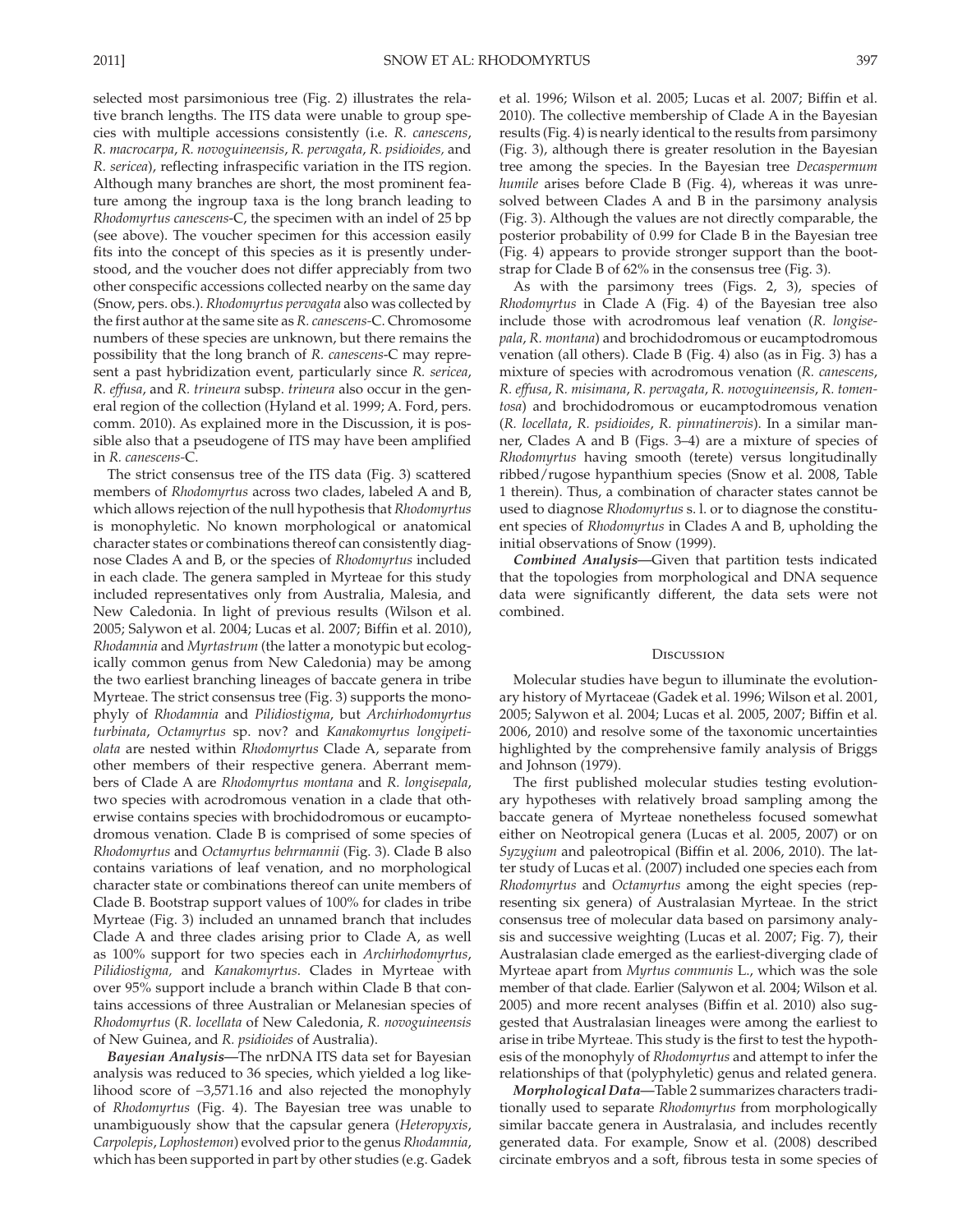Table 2. Character differences generally used to diagnose *Rhodomyrtus* from morphologically similar genera. Data were taken from specimens (Appendix 1), Snow (2007 , 2009 ) and Snow et al. (2008) . Abbreviations: AC (acrodromous), EU (eucamptodromous), BR (brochidodromous); SM (smooth), RB (ribbed or rugulose).

| Character                | Rhodomyrtus                               | Archirhodomyrtus            | Octamyrtus                                                                      | Kanakomyrtus      | Rhodamnia                                     |  |  |
|--------------------------|-------------------------------------------|-----------------------------|---------------------------------------------------------------------------------|-------------------|-----------------------------------------------|--|--|
| leaf venation            | AC, BR, EU                                | <b>BR</b>                   | BR, EU                                                                          | BR, EU            | EU (rarely BR)                                |  |  |
| petal number             | $5(4 \text{ in } 1 \text{ sp.})$          | 5                           | 6,8,10,12                                                                       | 4, 5, 6, 7, 8     | $4(5 \text{ in } 1 \text{ sp.})$              |  |  |
| petal lengths            | mostly equal                              | mostly equal                | mostly equal<br>highly unequal (inner<br>mostly equal<br>petals much elongated) |                   |                                               |  |  |
| hypanthial texture       | SM. RB                                    | SM.                         | RB                                                                              | <b>SM</b>         | SM.                                           |  |  |
| placentation             | axile (1 sp. parietal)                    | axile                       | axile                                                                           | axile             | parietal                                      |  |  |
| stigma shape             | peltate, capitate                         | peltate                     | peltate                                                                         | $2-4$ lobed       | capitate                                      |  |  |
| stigma length            | slightly exserted                         | slightly exserted           | greatly exserted                                                                | slightly exserted | slightly exserted                             |  |  |
| partitions between seeds | absent, present                           | present                     | present                                                                         | absent, present   | absent                                        |  |  |
| native range             | SE Asia, Malesia,<br>Melanesia, Australia | Australia,<br>New Caledonia | New Guinea, Moluccas                                                            | New Caledonia     | SE Asia, Malesia, Australia,<br>New Caledonia |  |  |

*Rhodomyrtus* , making these characters more common among baccate genera than previously reported (Snow et al. 2003; Lucas et al. 2007). Additional characters were observed, such as the presence of large, fleshy, and dark maroon cells (when fresh) between seeds in the fruit (see Table 1, Snow et al. 2008 ), which leave pitted depressions on the testa of the seeds of some species (e.g. most prominently in *Rhodomyrtus locel*lata). Although we analyzed the morphological data using parsimony, poor levels of resolution and low support indices were obtained (results not shown). However, despite low levels of resolution, parsimony analyses consistently rejected the monophyly of *Rhodomyrtus.* We believe that characters from morphology and anatomy have the potential to illuminate relationships among the ingroup taxa, but that much greater study is required. For example, anatomical studies of *Rhodomyrtus* and related genera that focus on venation patterns and epidermal characters of the leaves, fruits, and floral ontogeny (e.g. Belsham and Orlovich 2002, 2003) likely will provide additional taxonomic markers. It should be noted also that some species circumscriptions in *Rhodomyrtus* need testing with additional sampling and observation in the field, particularly among some taxa on New Guinea. For example, the diagnostic traits that putatively separate *R. effusa* , *R. montana, R. misimana, R. novoguineensis* , *R. pervagata* , and *R. trineura* need additional study.

 The phenogram based on morphological characters using neighbor joining (Fig. 1) strongly rejects the hypothesis that *Rhodomyrtus* comprises a single lineage, but it corroborates the taxonomic boundaries of some of the genera as they currently are defined ( Fig. 1 ). For example, members of *Archirhodomyrtus* , *Pilidiostigma* , *Rhodamnia* , and *Octamyrtus* each are restricted to their own phenetic branch. Species of *Kanakomyrtus* occupy the same branch, but one that also includes *Rhodomyrtus macrocarpa,* which is atypical in *Rhodomyrtus* with its elongated fruits, unilocular ovary, and parietal placentation.

 The flowers of the sole New Caledonian member of *Rhodomyrtus* , *R. locellata* , are significantly larger than others of the genus. Its placement (Fig. 1) adjacent to the three species of *Octamyrtus* is of potential evolutionary interest. The inner petals, stamens, and style of *Octamyrtus* are significantly elongated compared to other related genera (Scott 1978b; Craven and Sunarti 2004; Craven 2006). Craven (2006) suggested that this modified floral syndrome might reflect a selective shift by avian pollinators. A highly worthwhile field study would investigate what kinds of pollinators visit flowers in *Octamyrtus* and what birds and (presumably) mammals

eat the fruits. The relatively large, reddish-pinkish flowers of *R. locellata* and its placement in a branch (Fig. 1) with *Octamyrtus* that includes most of the other eucamptodromous- and brochidodromous-veined species suggests the possibility of a close relationship between *Rhodomyrtus locellata* and *Octamyrtus* . The remaining members of *Rhodomyrtus* that cluster broadly with *R. locellata* and *Octamyrtus* also share a wrinkled to rugose hypanthium. The membranous testa and circinate embryos of *R. elegans* and *R. guymeriana* , which are atypical character states for *Rhodomyrtus* (Snow et al. 2008), account for these species clustering together. Collectively, the phenogram does not support a close overall similarity among species of *Rhodomyrtus* s. l., but it upholds the morphological recognition of the other genera based on overall similarity.

 During the present study it became increasingly evident that indumentum patterns in *Octamyrtus* on the abaxial laminar surface, hypanthium, calyx lobes and petals probably merit additional study. In particular, considerable variation has been noted among specimens presently placed into *O. behrmannii* and *O. pleiopetala* (e.g. Craven and Sunarti 2004). Variation observed by the first author (Snow, unpubl.) on the abaxial leaf surfaces leads him to believe that one or more undescribed taxa may exist in *Octamyrtus,* one specimen of which has been treated here as *Octamyrtus pleiopetala* , but which was treated by Csizmadi (2006) as sp. nov. Indumentum patterns have been shown to have diagnostic value in *Rhodamnia* (Snow 2007), and given that some species in both *Kanakomyrtus* and *Octamyrtus* have highly contorted, colored trichomes, and the genera likely are closely related within Myrteae (Snow 2009), additional study of the indumentum of these genera is warranted.

*Molecular Data*—A number of papers have discussed potential problems with ribosomal DNA and ITS sequences (e.g. Buckler et al. 1997; Mayol and Roselló 2001; Muir et al. 2001; Bailey et al. 2003; Razafimandimbison et al. 2004; Feliner and Roselló 2007). After our molecular data mostly were generated and analyzed, Bayly et al. (2008) demonstrated pseudogenes among ITS sequences in some capsular fruited members of Myrtaceae. These authors noted that a given set of primers and PCR conditions can selectively amplify different rDNA copies among different taxa, and that some species contain both typical and pseudogene ITS sequences. The only taxon shared between their analysis and ours, *Lophostemon confertus* , which we used as an outgroup, was not identified as having a pseudogene in their analysis (Bayly et al. 2008). One potential indicator of pseudogenes in our sequence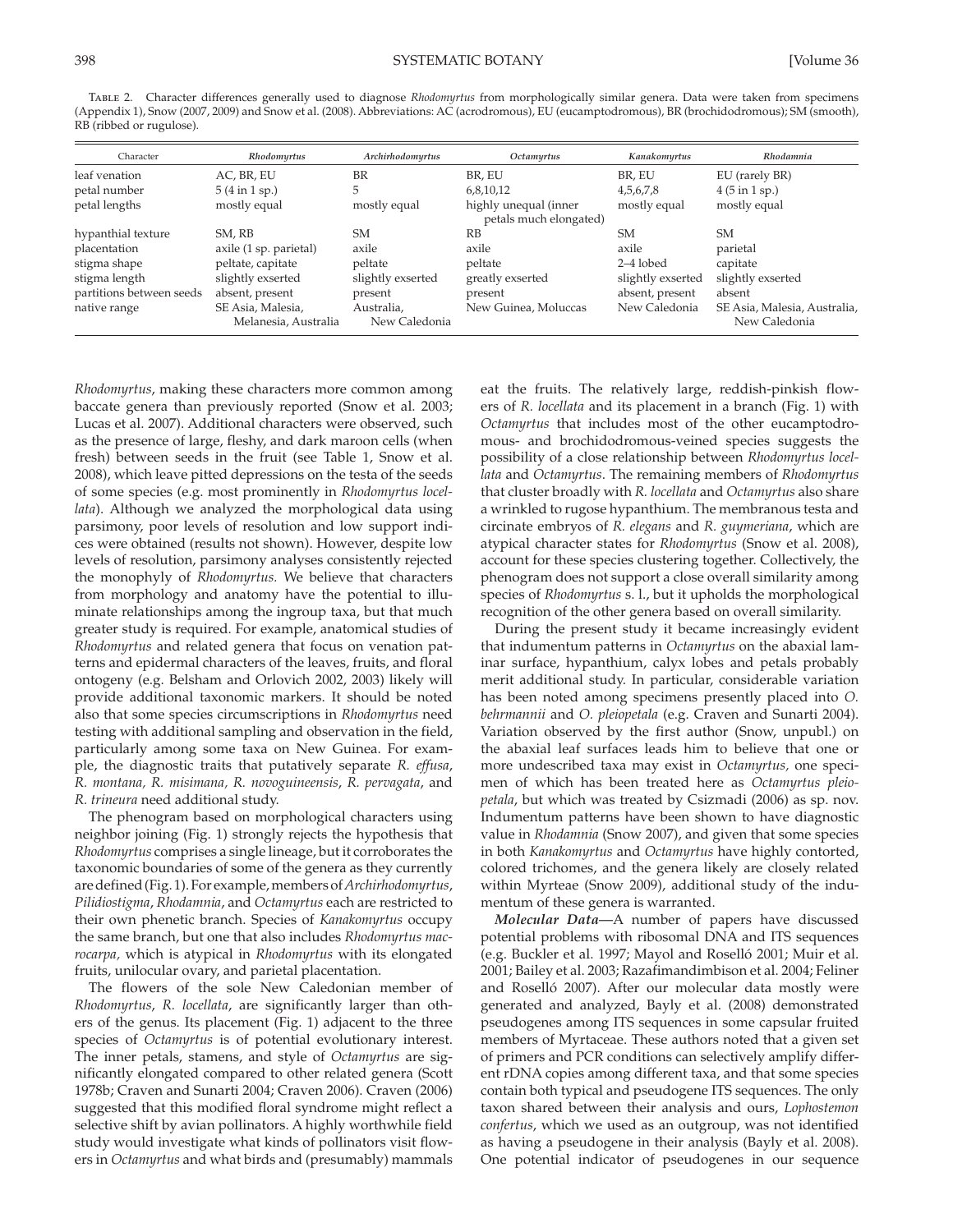data is its level of C-G content, which at 55% falls closer to the pseudogene values reported by Bayly et al. (2008: 137). A second potential indicator of paralogy is the failure of all accessions of *Rhodomyrtus canescens* and *R. pervagata* to group together (Fig. 3). In contrast, several lines of evidence suggest an absence or low incidence of pseudogenes in our data. First, the absence of any substitutions in our data in the 5.8S cistron (see Results) is contrary to expectations of relatively high rates of substitutions (Bayly et al. 2008: 137). Second, our molecular results mostly were lacking in relatively long branches among the ingroup taxa, apart from the long branch of *R. canescens-C* (Fig. 2). It is possible that this long branch reflects amplification of a pseudogene. Third, in much larger analyses of baccate genera, ITS data almost always grouped together congeneric species (Salywon et al. 2004, and unpubl.; Lucas et al. 2007). Fourth, the relationships revealed in studies having broad generic samples (Lucas et al. 2007; Salywon et al. 2004, and unpubl.) based on ITS data generally do not contradict taxonomic insights from morphology and anatomy. On balance, we thus are relatively unconcerned that pseudogenes may have affected the results significantly. But we agree that paralogues can confound phylogenetic analyses (Bayly et al. 2008) and, when properly identified, potentially can provide an additional source of character data for phylogenetic studies.

 The ITS sequence data consistently rejected the null hypothesis that *Rhodomyrtus* is monophyletic (Figs. 2–4), irrespective of which outgroups (alone or in combination) or analytical methods were used. Trees from all molecular results placed species of *Rhodomyrtus* in two clades designated as Clades A and B with highly similar (although not always identical) members (Figs. 2-4). Although different results would have been obtained with the inclusion of sequence data from the nonsampled taxa in *Rhodomyrtus* (see Methods), *Octamyrtus* , and *Kanakomyrtus* (which appear to be most closely related morphologically based on aspects of fruit morphology), we consider it unlikely that *Rhodomyrtus* would have been monophyletic based on greater breadth of sampling.

The Bayesian tree (Fig. 4) was insufficiently resolved at the basal nodes to shed light on the relative sequential and geographical origins of the baccate genera sampled herein. In contrast, the parsimony analyses of the ITS data ( $Figs. 2-3$ ) suggests that *Rhodamnia* arose before the other sampled baccate genera, a result supported by Biffin et al. (2010). This result differs from Lucas et al. (2007), who sampled less densely among the genera studied here but more broadly overall, and whose results are ambiguous with regards to the relative order of branching of *Rhodamnia* , *Rhodomyrtus* , *Octamyrtus* , *Decaspermum* , and two genera not sampled here, *Gossia* N. Snow & Guymer and *Austromyrtus* (Nied.) Burret. *Rhodamnia* generally differs ( Snow 2007 ) from *Rhodomyrtus* and other genera sampled here by its 4-merous flowers, parietal placentation, and lack of membranous partitions between seeds (Table 2). *Rhodamnia* is alone among the sampled genera in having exclusively parietal placentation, although parietal occurs in the unilocular ovary of *Rhodomyrtus macrocarpa* , and axile and parietal placentation occur in *Pilidiostigma* ( Snow 2004). Since the Australian and New Guinean/Asian members of *Rhodomyrtus* are mixed in Clades A and B (geographic occurrences indicated in Appendix 1), the molecular phylogenies (Figs. 2–4) offer no immediate clues concerning the geographic origin of *Rhodomyrtus* . However, the Bayesian results (Fig. 4) suggest that Clade B may be more recent in origin, given the placement of *Kanakomyrtus* , *Archirhodomyrtus* , and *Pilidiostigma* relative to the origin of Clade A, but after the most common ancestor shared between Clades A and B.

 Infraspecific variation in the ITS region prevented some accessions from grouping together. For example, the strict consensus tree of ITS data (Fig. 3) showed accessions A and F of *Rhodomyrtus pervagata* somewhat apart from other accessions of this species (Fig. 3). Likewise, *Rhodomyrtus canescens-* C was not in the same clade as its two conspecific accessions, the latter of which were also part of a polytomy. Three accessions of *R. macrocarpa* were not resolved as a distinct clade, nor did two accessions each of *R. novoguineensis, R. psidioides,* or *R. sericea* (Fig. 3). Generally, levels of infraspecific variation were low. Some accessions within a species showed no variation (e.g. *Rhodomyrtus pervagata* accessions C-E) or only one bp difference (e.g. *R. sericea* ). Excluding ambiguous regions, others had five or fewer bp changes, ( *R. pervagata* -F from accessions C-E; *R. psidioides* accessions A and B, *R. novoguineensis* A and B). The reasons underlying the diversity in the nrDNA region merits additional attention in future studies. Such diversity, as discussed above, may reflect paralogy, hybridization, or relatively old ages of species. The lattermost possibility cannot be ruled out given the relative climatic stability of rainforests in eastern Australia, which have shifted in their latitudinal extent through time. Sequence diversity within species may also reflect genetic drift or selection for different environments. The taxa with the most variable ITS sequences (e.g. *Rhodomyrtus canescens* , *R. pervagata* ) occur in eastern Australia in the wet tropics, a region that is believed to harbor many ancient lineages of vascular plants.

 An interesting finding between species of *Rhodomyrtus* was the high degree of variation in ITS sequence data between *R. montana* and *R. misimana* (Appendix 3), which strongly corroborates the hypothesized distinctness of these two morphologically similar species from New Guinea. As currently understood, they differ by character states of indumentum of the branchlets and abaxial laminar surface, and occupy different elevations at widely disjunct localities (Snow et al. 2008). While it would be ideal to repeat the sequencing to confirm the high degree of ITS variation noted here, the aligned sequences differed by 61 base pairs. In addition, *R. montana* has two indels (gaps) of two bp relative to *R. misimana* , and *R. misimana* has one gap each of one bp and two bp relative to *R. montana* . Of the 65 total differences (61 bp plus four indels), 36 differences occurred in the first 250 bp; the remaining 29 were spread more or less equally between bp 383–641. Snow and Veldkamp (2010) reported a specimen from New Guinea intermediate between the two species concerning the density of the abaxial laminar indumentum, but given the high levels of ITS variation and the initiation of recent collecting activity in New Guinea by Bishop Museum, which may find additional material that helps address the taxonomy of the species, did not chose to make any taxonomic alterations.

 *Biogeography—* The baccate (ingroup) genera differ significantly in their native distributions (Table 2), although none extend beyond Australasia. Among the ingroup genera of greatest interest in this study, *Rhodomyrtus* ranges from India and southern China to eastern Australia and New Caledonia ( Scott 1978a ; Snow et al. 2008 ), *Kanakomyrtus* is endemic to New Caledonia (Snow 2009), *Archirhodomyrtus* has three species in New Caledonia and one in eastern Australia, and *Octamyrtus* is nearly restricted to New Guinea (Scott 1978b; Craven and Sunarti 2004), with one species occurring on New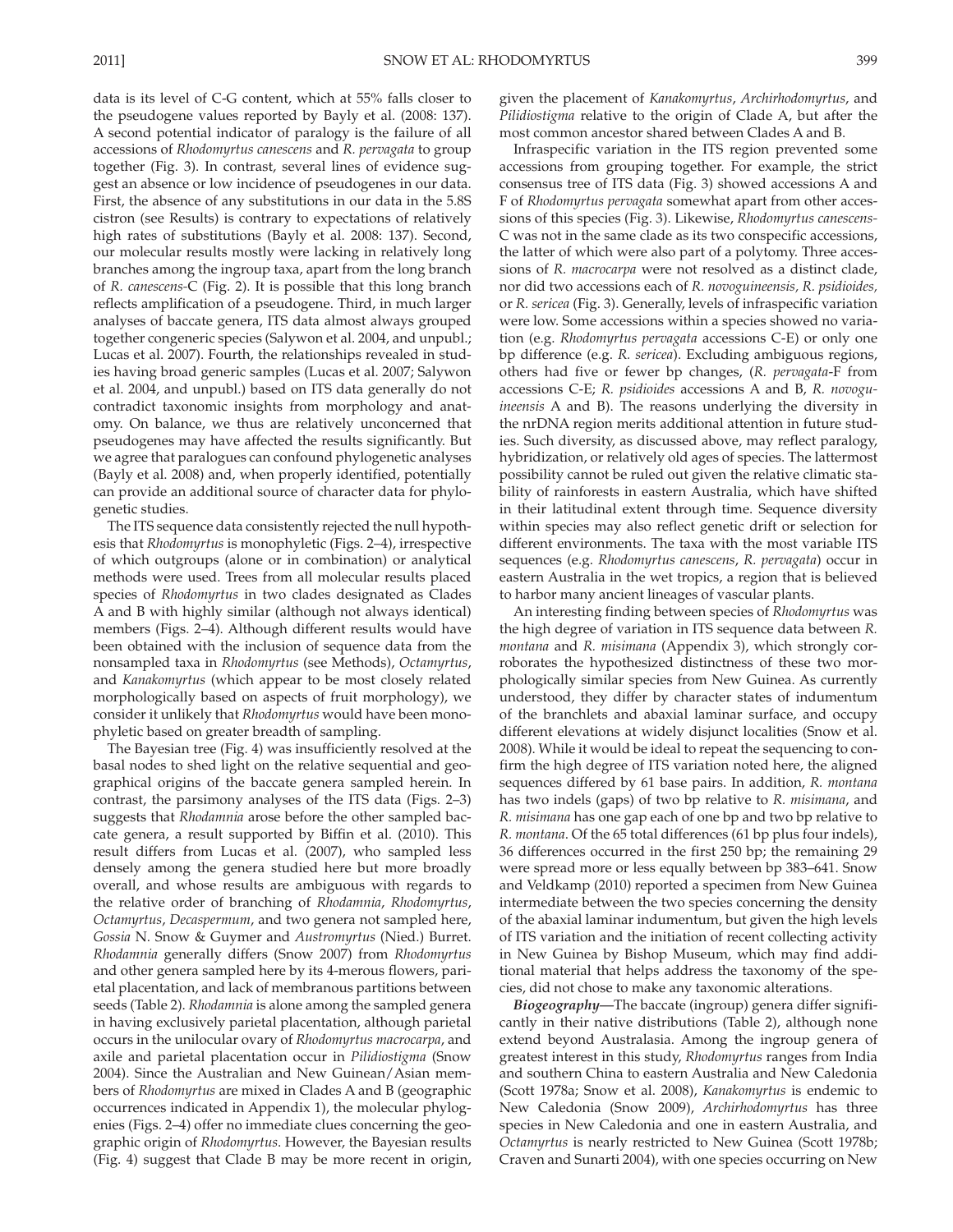Guinea and the Aru Islands (Indonesia). Among the other ingroup taxa believed to be less closely related to *Rhodomyrtus* s. l., *Decaspermum humile* is Australian (with the genus having an Australasian distribution), *Rhodamnia* ranges from Thailand and southern China to the Solomon Islands (Snow 2007), *Pilidiostigma* is Australian with one species (P. papua*num* [Lauterb.] A. J. Scott) extending into southwestern Papua New Guinea ( Snow 2004 ), and *Myrtastrum rufo-punctatum* is a monotypic genus from New Caledonia.

 Among species of *Rhodomyrtus* , the results from parsimony (Fig. 3) and Bayesian (Fig. 4) analyses did not clearly separate the species geographically. The membership of Clade A in the two trees (Figs. 3–4) is identical, apart from the removal of duplicate accessions in the Bayesian study (Fig. 4). None of its members are exclusively Australian, although *R. macrocarpa* is mostly Australian, with some occurrences in New Guinea. Given that southern New Guinea is part of the Australian craton, it is not surprising that some taxa are shared between southern New Guinea and Australia (e.g. *Rhodomyrtus macrocarpa* , *Pilidiostigma papuanum* ). Most other species of *Rhodomyrtus* are Papuasian ( *R. elegans* , *R. longisepala* , *R. montana* , *R. obovata* , *R. salomonensis* ), whereas one ( *R. surigaoensis* ) is from the Philippines and another ( *R. salamonensis* ) is from the Solomon Islands (which geologically is part of the oceanic ridge that includes Bougainville Island (Papua New Guinea)). The members of *Rhodomyrtus* in Clade B collectively have a wider distribution. Some are restricted to Australia (R. cane*scens* , *R. pervagata* , *R. psidioides* , *R. sericea* ) or New Guinea ( *R. misimana* , *R. effusa* , *R. novoguineensis* , *R. pinnatinervis* ), one is endemic to New Caledonia (*R. locellata*), and one weedy species (*R. tomentosa*) whose native distribution is widespread across tropical and subtropical Asia. Clade B also lacks any clear biogeographical significance with regards to its members of *Rhodomyrtus* .

 *Relative Species Richness Among Baccate Genera—* The focal genera of this study occur in Myrteae. Biffin et al. (2010) demonstrated elevated diversification rates of tribes Syzygieae and Myrteae relative to others in Myrtaceae based on their parallel acquisition of baccate fruits from lineages with capsular fruits. These authors also discussed other factors that may have been involved with increased speciation rates, and suggested that more complex hypotheses may be necessary apart from the acquisition of baccate fruits.

 Members of Syzygieae produce fruits with one (or at most a few) seeds, which have a soft (membranous to leathery) testa surrounding a relatively large and globular embryo. The cotyledons vary from free to fused or mostly fused. In contrast, Myrteae is well known for its variation in the structure of the ovary, placenta, seed, and embryo (Landrum and Stevenson 1986; Landrum and Kawasaki 1997; Lucas et al. 2007). The majority of genera in Myrteae bear fruits with a "myrtoid" character-state syndrome (Landrum and Kawasaki 1997); namely the condition of having numerous small seeds, relatively small embryos with relatively small cotyledons, and seeds that are enclosed by a sclerotic testa. Landrum and Stevenson (1986) and Landrum and Kawasaki (1997) discussed variation in the context of subtribe Myrtinae (see also Lucas et al. 2007 for more recent summary), which Wilson et al. (2005) include within Myrteae. Included among the "myrtoid" character syndrome are all of the focal genera of the present study. However, apart from *Psidium* (ca. 95 species, Govaerts et al. 2008), no other genus in Myrteae with the "myrtoid" character state syndrome exceeds 50 species.

As such, genera having the "myrtoid" syndrome, including *Rhodomyrtus* , contribute only minimally to the elevated diversification of Myrteae.

 Genera of subtribe Myrciinae (see Landrum and Kawasaki 1997) also are included in Myrteae by Wilson et al. 2005) and have fruits characterized by one or a few green embryos having relatively large, well-formed cotyledons that are enclosed in a soft testa. *Myrcia* DC. ex Guillemin, a polyphyletic genus (ca. 380 species s. s., E. Lucas pers. comm. 2010) and related genera (ca. 370 species, Lucas, pers. comm., 2010; see also Landrum and Kawasaki 1997) also have contributed to the elevated speciation rates of Myrteae noted by Biffin et al.  $(2010)$ .

 Several genera of Myrteae have a eugenioid embryo (figures from Govaerts et al. 2008: *Myrcianthes* O. Berg, ca. 35 species; *Myrciaria* O. Berg, ca. 22 species; *Neomitranthes* D. Legrand, ca. 17 species; *Plinia* Plum. ex L., ca. 67 species; *Siphoneugena* O. Berg, ca. nine species), but *Eugenia* (ca. 1,100 species, including *Calycorectes* O. Berg [ca. 30 species]; Snow, unpubl.) contributes most significantly to the elevated species richness of Myrteae. Remarkably, and perhaps not insignificantly from the point of adaptive radiations, the fruits of *Eugenia* (like *Syzygium*) produce one or a few seeds that contain relatively large, nutrient-rich embryos with large (compared to other baccate genera in the tribe), free to fused cotyledons that are surrounded by a soft (not sclerotic) testa (Landrum and Kawasaki 1997). It is noteworthy in this regard that the baccate genus *Xanthomyrtus* of Tristanieae (small, few to numerous seeds with relatively small embryos and a sclerotic testa) has not undergone a radiation. Given that parallel natural selection has produced nearly identical seed and embryo morphologies in the two genera that have had the largest radiations among baccate Myrtaceae ( *Syzygium* and *Eugenia* ), the hypothesis that the evolution of a baccate fruit is the key innovation of species radiations in Syzygieae and Myrteae needs to be reconsidered. Specifically, it appears that the evolution of a "eugenioid" seed and embryo character state syndrome, occurring after the acquisition of baccate fruits, may be the key innovation that has been most important in the diversification of *Syzygium* and *Eugenia* and their respective tribes. Given that *Eugenia* has a nearly pantropical distribution and notably elevated species numbers in some insular areas such as Sri Lanka, New Caledonia, and Madagascar (Snow 2008; Snow and Craven 2010), future workers should consider formulating and testing hypotheses of radiations in *Eugenia* not as a singular event, but as a recurring phenomenon that has occurred more than once in space and time (Biffin et al. 2010) and under different ecological conditions.

 In summary, while this study has documented that *Rhodomyrtus* is polyphyletic using morphological and molecular data, additional work is needed to resolve the generic boundaries of *Rhodomyrtus* and related genera. When such boundaries are more confidently circumscribed and phylogenetic relationships are better understood, newer and more complex hypotheses can be tested concerning evolutionary processes such as vicariance, dispersal, speciation and community assembly involving Myrtaceae (e.g. Hubbell 2001; Lavin 2006; Dick and Heuertz 2008; Wang et al. 2009).

ACKNOWLEDGMENTS. We thank curators for permission to view or borrow specimens from the following herbaria: A, ASU, BRI, BISH, CANB, E, L, K, MO, NOU, NY, P, QRS, US, and WELTU. Elizabeth Makings (ASU) helped locate a voucher specimen. Our appreciation also goes to Guy Beredsford (NREL, Colorado State University) for laboratory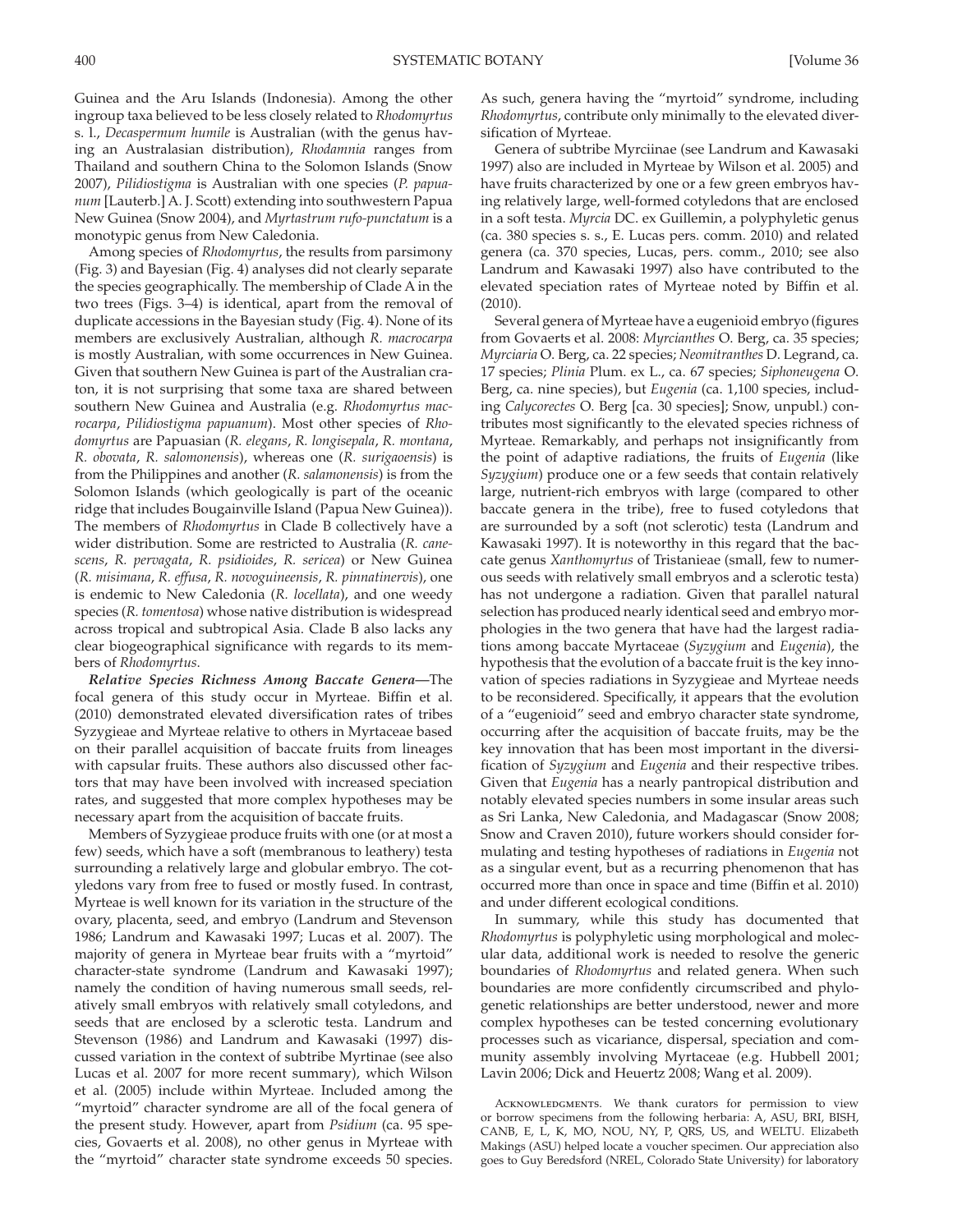assistance and Rebel Elick (formerly QRS) for assistance with samples from Queensland. Andrew Ford (CSIRO, Atherton) assisted the first author with field work, and provided other specimens for DNA analysis. We also thank the two anonymous reviewers for their comments. This paper is derived partially from the M. S. thesis of the second author (Csizmadi 2006), which received support from the School of Biological Sciences at University of Northern Colorado, University Living Memorial Scholarship, Dr. Albert M. Winchester Graduate Fellowship, Robert Sund Memorial Award, Gerald D. Schmidt Memorial Award, Richard and Chris Monfort Graduate Fellowship, and Cross Family Memorial Scholarship. This article represents Contribution no. 2010-005 from the Pacific Biological Survey. We dedicate this paper to the memory of Dr. Rogers McVaugh (1909-2009), who described many new species of Myrtaceae from the Neotropics and whose studies significantly advanced our understanding of generic boundaries in the family.

### Literature Cited

- Ashton, P. S. 2006. New *Syzygium* (Myrtaceae) from northern Borneo. *Kew Bulletin* 61: 107–144.
- Bailey, C. D., T. G. Carr, S. A. Harris, and C. E. Hughes. 2003. Characterization of angiosperm nrDNA polymorphism, paralogy, and pseudogenes. *Molecular Phylogenetics and Evolution* 29: 435–455.
- Barrie, F. R. 2005. Thirty-five new species of *Eugenia* (Myrtaceae) from Mesoamerica. *Novon* 15: 4–49.
- Bayly, M. J., F. Udovicic, A. K. Gibbs, C. Parra-O., and P. Y. Ladiges. 2008. Ribosomal DNA pseudogenes are widespread in the eucalypt group (Myrtaceae): implications for phylogenetic analysis. *Cladistics* 24: 131–146.
- Belsham, S. R. and D. A. Orlovich. 2002. Development of the hypanthium and androecium in New Zealand Myrtoideae (Myrtaceae). *New Zealand Journal of Botany* 40: 687–695.
- Belsham, S. R. and D. A. Orlovich. 2003. Development of the hypanthium and androecium in South American Myrtoideae (Myrtaceae). *New Zealand Journal of Botany* 41: 161–169.
- Bentham, G. 1867. *Rhodomyrtus* DC. Pp. 271–273 in *Flora Australiensis* vol. 3. London: L. Reeve & Co.
- Beyra-Matos, A. and M. Lavin. 1999. Monograph of *Pictetia* (Leguminosae-Papilionoideae) and review of the Aeschynomeneae. *Systematic Botany Monographs* 56: 1–93.
- Biffin, E., M. G. Harrington, M. D. Crisp, L. A. Craven, and P. A. Gadek. 2006. Structural partitioning, paired-sites models and evolution of the ITS transcript in *Syzygium* and Myrtaceae. *Molecular Phylogenetics and Evolution* 43: 124–139.
- Biffin, E., E. J. Lucas, L. A. Craven, I. Ribeiro da Costa, M. G. Harrington, and M. D. Crisp. 2010. Evolution of exceptional species richness among lineages of fleshy-fruited Myrtaceae. *Annals of Botany* 106: 79–93.
- Briggs, B. S. and L. A. S. Johnson. 1979. Evolution in the Myrtaceae Evidence from inflorescence structure. *Proceedings of the Linnean Society of New South Wales* 102: 157–256.
- Buckler, E. S., A. Ippolito, and T. P. Holtsford. 1997. The evolution ribosomal DNA: divergent paralogues and phylogenetic implications. *Genetics* 145: 821–832.
- Bull, J. J., P. Huelsenbeck, C. W. Cunningham, D. L. Swofford, and P. J. Waddell. 1993. Partitioning and combining data in phylogenetic analysis. *Systematic Biology* 42: 384–397.
- Burret, M. 1941. Myrtaceen-Studien. *Notizblatt Botanische Gartens Berlin-Dahlem* 15: 479–550.
- Craven, L. A. 2001. Unraveling knots or plaiting rope: What are the major taxonomic strands in *Syzygium* sens. lat. (Myrtaceae) and what should be done with them? Pp. 75–85 in *Taxonomy: the cornerstone of biodiversity*, eds. L. G. Saw, L. S. L. Chua, and K. C. Khoo. Kuala Lampur: Institute Penyelidikan Perhutanan Malaysia.
- Craven, L. A. 2006. Myrtaceae of New Guinea. Pp. 429–434 in *The ecology of Papua*, eds. A. J. Marshall and B. M. Beehler. Singapore: Periplus Editions.
- Craven, L. A. and S. Sunarti. 2004. Anew species of, and reinstatements in, *Octamyrtus* (Myrtaceae). *Gardens' Bulletin Singapore* 56: 147–152.
- Craven, L. A., E. Biffin, and P. S. Ashton. 2006. *Acmena, Amenosperma, Cleistocalyx, Piliocalyx,* and *Waterhousea* formally transferred to *Syzygium* (Myrtaceae)*. Blumea* 51: 131–142.
- Craven, L. A. and E. Biffin. 2010. An infrageneric classification of *Syzygium* (Myrtaceae). *Blumea* 55: 2010, doi: 10.3767/000651910X499303.
- Csizmadi, J. 2006. *An assessment of generic boundaries of* Rhodomyrtus *(Myrtaceae) based on morphology and the nuclear internal transcribed*

*spacer (ITS-1,2) region sequence data*. M. S. thesis. Greeley: University of Northern Colorado.

- Dick, C. W. and M. Heuertz. 2008. The complex biogeographic history of a widespread tropical tree species. *Evolution* 62: 2760–2774.
- Farris, J. S., M. Källersjö, A. G. Kluge, and C. Bult. 1994. Testing the significance of incongruence. *Cladistics* 10: 315–319.
- Feliner, G. N. and J. A. Roselló. 2007. Better the devil you know? Guidelines for insightful utilization of nrDNA ITS in species-level evolutionary studies in plants. *Molecular Phylogenetics and Evolution* 44: 911–919.
- Felsenstein, J. 1985. Confidence limits on phylogenies: an approach using the bootstrap. *Evolution* 39: 783–791.
- Gadek, P. A., P. G. Wilson, and C. J. Quinn. 1996. Phylogenetic reconstruction in Myrtaceae using *matK*, with particular reference to the position of *Psiloxylon* and *Heteropyxis*. *Australian Systematic Botany* 9: 283–290.
- Govaerts, R., M. Sobral, P. Ashton, F. Barrie, B. K. Holst, L. L. Landrum, K. Matsumoto, F. F. Mazine, E. Nic Lughadha, C. Proença, L. H. Soares-Silva, P. G. Wilson, and E. Lucas. 2008. *World checklist of Myrtaceae*. Kew: Kew Publishing, Royal Botanic Gardens.
- Guymer, G. P. 1991. Revision of the *Rhodomyrtus trineura* (F. Muell.) F. Muell. ex Benth. (Myrtaceae) species complex. *Austrobaileya* 3: 377–387.
- Hennig, W. 1966. *Phylogenetic systematics*. Urbana: University of Illinois Press.
- Hickey, L. J. 1973. Classification of the architecture of dicotyledonous leaves. *American Journal of Botany* 60: 17–33.
- Hubbell, S. P. 2001. *The unified neutral theory of biodiversity and biogeography*. Princeton: Princeton University Press.
- Huelsenbeck, J. P. and F. Ronquist. 2001. MRBAYES: Bayesian inference of phylogenetic trees. *Bioinformatics* 17: 754–755.
- Hyland, B. P. M., T. Whiffin, D. C. Christophel, B. Gray, R. W. Elick, and A. J. Ford. 1999. *Australian tropical rainforest trees and shrubs*. Collingwood: CSIRO Publishing.
- Kawasaki, M. L. and B. K. Holst. 2009. Five new species of Myrtaceae from Ecuador. *Journal of the Botanical Research Institute of Texas* 3: 123–132.
- Landrum, L. R. and D. Stevenson. 1986. Variability of embryos in subtribe Myrtinae (Myrtaceae). *Systematic Botany* 11: 155–162.
- Landrum, L. R. and M. L. Kawasaki. 1997. The genera of Myrtaceae in Brazil: an illustrated synoptic treatment and identification keys. *Brittonia* 49: 508–536.
- Lavin, M. 2006. Floristic and geographic stability of discontinuous seasonally dry tropical forests explains patterns of plant phylogeny and endemism. Pp. 433–448 in *Neotropical savannas and seasonally dry forests: plant biodiversity, biogeographic patterns and conservation*, eds. R. T. Pennington, J. A. Ratter, and G. P. Lewis. Boca Raton: CRC Press.
- Lucas, E. J., S. R. Belsham, E. M. Nic Lughadha, D. A. Orlovich, C. M. Sakuragui, M. W. Chase, and P. G. Wilson. 2005. Phylogenetic patterns in the fleshy-fruited Myrtaceae – preliminary molecular evidence. *Plant Systematics and Evolution* 251: 35–51.
- Lucas, E. J., S. A. Harris, F. F. Mazine, S. R. Belsham, E. M. Nic Lughadha, A. Telford, P. E. Gasson, and M. W. Chase. 2007. Suprageneric phylogenetics of Myrteae, the generically richest tribe in Myrtaceae (Myrtales). *Taxon* 56: 1105–1128.
- Mabberley, D. J. 1987. *The plant book. A portable dictionary of the higher plants*. Reprinted version, with corrections, published 1989. Cambridge: Cambridge University Press.
- Mabberley, D. J. 2008. *Mabberley's plant book. A portable dictionary of the higher plants*. Ed. 3. Cambridge: Cambridge University Press.
- Mayol, M. and J. A. Roselló. 2001. Why nuclear ribosomal spacers (ITS) tell different stories in *Quercus*. *Molecular Phylogenetics and Evolution* 19: 167–176.
- Mazine, F. F. and V. C. Souza. 2009. New species of *Eugenia* sect. *Racemosae* (Myrtaceae) from Brazilian Amazon Rainforest. *Kew Bulletin* 64: 147–153.
- Meyer, J.-Y. 2000. Preliminary review of the invasive plants in the Pacific islands (SPREP member countries). Pp. 85–114 in: *Invasive species in the Pacific: a technical review and draft regional strategy*, ed. G. Sherley. Samoa: South Pacific Regional Environment Programme.
- Muir, G., C. C. Flemming, and C. Schlötterer. 2001. Three divergent rDNA clusters predate the species divergence in *Quercus petraea* (Matt.) Liebl. and Quercus robur L. Molecular Biology and Evolution 18: 112-119.
- Parra-O., C . 2002 . Dos nuevas especies de Myrtaceae de Colombia . *Caldasia* 24: 95-102.
- Patterson, C. 1982. Morphological characters and homology. Pp. 21-74 in: *Systematics Association special volume 21, Problems in phylogenetic recon*struction. London: Academic Press.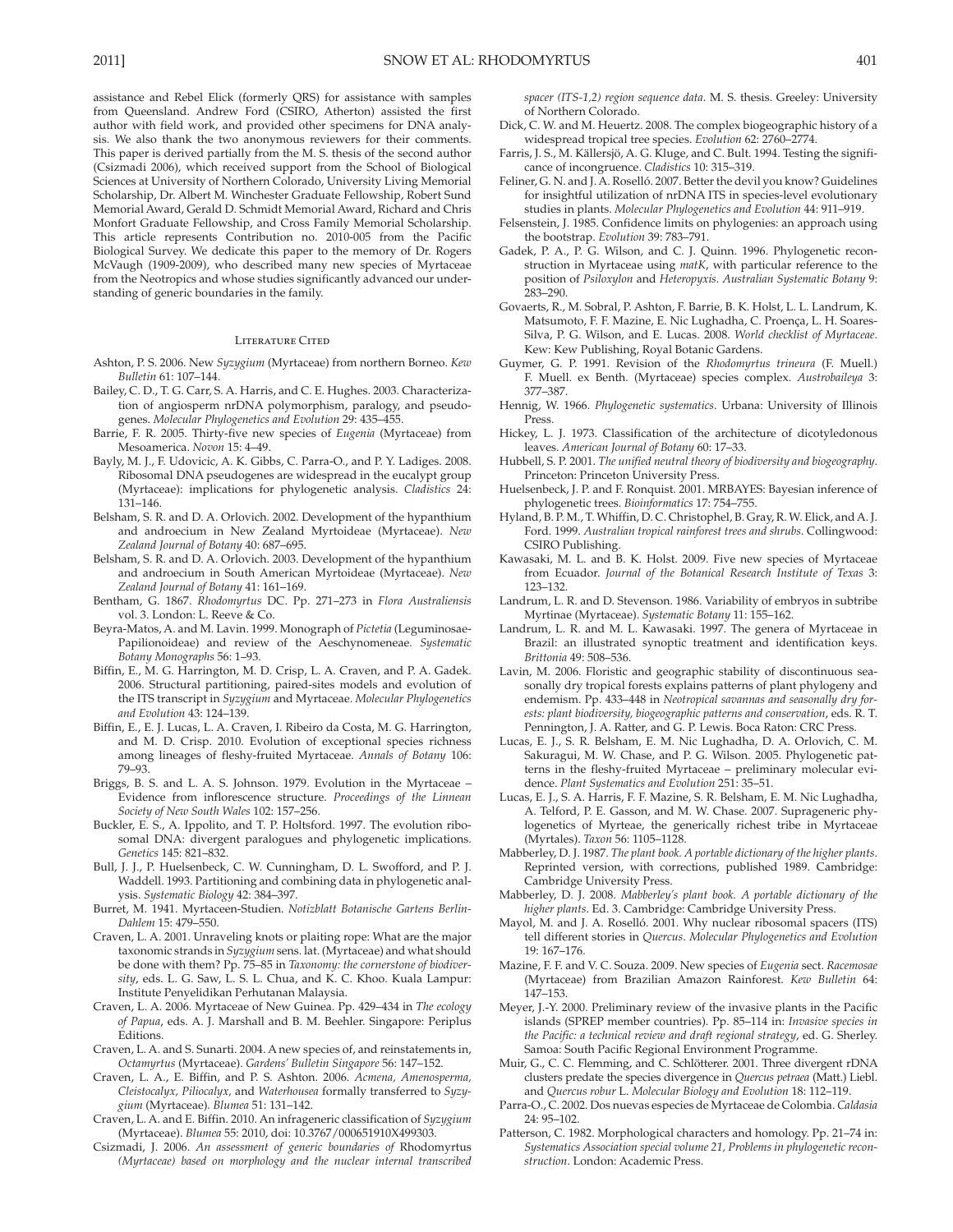- Proença, C. E. B., E. M. Nic Lughadha, E. J. Lucas, and E. M. Woodgyer. 2006. *Algrizea* (Myrteae, Myrtaceae): a new genus from the highlands of Brazil. *Systematic Botany* 31: 320–326.
- Razafimandimbison, S. G., E. A. Kellogg, and B. Bremer. 2004. Recent origin and phylogenetic utility of divergent ITS putative pseudogenes: a case study from Naucleeae (Rubiaceae). *Systematic Biology* 53: 177–192.
- Rogers, J. S. and D. L. Swofford. 1998. A fast method for approximating maximum likelihoods of phylogenetic trees from nucleotide sequences. *Systematic Biology* 47: 77–89.
- Ronquist, F. and J. P. Huelsenbeck. 2003. MRBAYES 3: Bayesian phylogenetic inference under mixed models. *Bioinformatics* 17: 754–755.
- Rye, B. L. 2009. An interim key to the Western Australian tribes and genera of Myrtaceae. *Nuytsia* 19: 313–323.
- Rye, B. L. and M. E. Trudgen. 2008. *Seorsus*, a new Gondwanan genus of Myrtaceae with a disjunct distribution in Borneo and Australia. *Nuytsia* 18: 235–257.
- Salywon, A. M. and L. R. Landrum. 2007. *Curitiba* (Myrtaceae): a new genus from the Planalto of southern Brazil. *Brittonia* 59: 301–307.
- Salywon, A., N. Snow, M. F. Wojciechowski, J. Csizmadi, and L. Landrum. 2004. Phylogenetic relationships of Myrtaceae as inferred from nrDNA ITS sequence data. Snowbird, Utah: Abstract presented at Botany 2004.
- Schmid, R. 1980. Comparative anatomy and morphology of *Psiloxylon* and *Heteropyxis,* and the subfamilial and tribal classification of Myrtaceae. *Taxon* 29: 559–595.
- Scott, A. J. 1978a. A revision of *Rhodomyrtus* (Myrtaceae). *Kew Bulletin* 33: 311–329.
- Scott, A. J. 1978b. A revision of *Octamyrtus* (Myrtaceae). *Kew Bulletin* 33: 303–309.
- Scott, A. J. 1979a. A revision of *Xanthomyrtus* (Myrtaceae). *Kew Bulletin* 33: 461–484.
- Scott, A. J. 1979b. The Austral-Pacific species of *Decaspermum* (Myrtaceae). *Kew Bulletin* 34: 59–67.
- Scott, K. D. and J. Playford. 1996. DNA extraction technique for PCR in rain forest plant species. *BioTechniques* 20: 974–978.
- Simmons, M. P. and H. Ochoterena. 2000. Gaps as characters in sequencebased phylogenetic studies. *Systematic Biology* 49: 369–381.
- Snow, N. 1999. Notes on generic concepts in *Rhodomyrtus, Archirhodomyrtus, Decaspermum*, and *Pilidiostigma* (Myrtaceae). *Australian Systematic Botany Society Newsletter* 99: 5–7.
- Snow, N. 2000. Systematic conspectus of Australasian Myrtinae (Myrtaceae). *Kew Bulletin* 55: 647–654.
- Snow, N. 2004. Systematics of *Pilidiostigma* (Myrtaceae). *Systematic Botany* 29: 393–406.
- Snow, N. 2006. New species of *Gossia* N. Snow & Guymer and *Rhodomyrtus* (DC.) Hassk. (Myrtaceae) from Papua New Guinea. *Austrobaileya* 7: 325–340.
- Snow, N. 2007. Systematics of the Australian species of *Rhodamnia* (Myrtaceae). *Systematic Botany Monographs* 82. Ann Arbor: American Society of Plant Taxonomists.
- Snow, N. 2008. Studies in Malagasy Eugenia (Myrtaceae) I: Two new species from the Masoala Peninsula and generic transfers from *Monimiastrum*. *Systematic Botany* 33: 343-348.
- Snow, N. 2009. *Kanakomyrtus* (Myrtaceae): A new and endemic genus from New Caledonia with linear stigma lobes and baccate fruits. *Systematic Botany* 34: 330–344.
- Snow, N. and J. Cantley. 2010. New species of *Uromyrtus* and *Rhodomyrtus* (Myrtaceae: Myrteae) from Kamiali Wildlife Management Area, Papua New Guinea, and an updated key to *Rhodomyrtus*. *Harvard Papers in Botany* 15: 63–70.
- Snow, N. and L.A. Craven. 2010. Five new species of *Syzygium* (Myrtaceae) from New Guinea. *Harvard Papers in Botany* 15: 123–126.
- Snow, N. and V. F. Veldkamp. 2010. Miscellaneous taxonomic and nomenclatural notes for Myrtaceae. *Austrobaileya* 8: 177–186.
- Snow, N., G. P. Guymer, and G. Sawvel. 2003. Systematics of *Austromyrtus, Lenwebbia*, and the Australian species of *Gossia* (Myrtaceae). *Systematic Botany Monographs 65*: Ann Arbor: American Society of Plant Taxonomists.
- Snow, N., J. McFadden, and J. P. Atwood. 2008. Three new species of *Rhodomyrtus* (DC.) Rchb. (Myrtaceae) from Papua New Guinea. *Austrobaileya* 7: 691–706.
- Staples, G. W. and D. R. Herbst. 2005. *A tropical garden flora: plants cultivated in the Hawaiian Islands and other tropical places*. Honolulu: Bishop Museum Press.
- Swofford, D. L. 2002. PAUP\*: Phylogenetic Analysis Using Parsimony (\* and other methods). Version 4.b10. Sunderland: Sinauer Associates Inc.
- Sytsma, K. J., A. Litt, M. L. Zjhra, J. C. Pires, M. Nepokroeff, E. Conti, J. Walker, and P. Wilson. 2004. Clades, clocks, and continents: historical and biogeographical analysis of Myrtaceae, Vochysiaceae, and relatives in the southern hemisphere. *International Journal of Plant Sciences* 165(S4): S85–S105.
- Takeuchi, W. 2002. Notes and new species in Papuasian *Syzygium* (Myrtaceae). *Edinburgh Journal of Botany* 59: 259–272.
- Thiers, B. 2010 Index Herbariorum: A global directory of public herbaria and associated staff. New York Botanical Garden's Virtual Herbarium. New York: New York Botanical Garden. http://sweetgum. nybg.org/ih/.
- Tavaré, S. 1986. Some probabilistic and statistical problems in the analysis of DNA sequences. *Lectures on Mathematics in the Life Sciences* 17: 57–86.
- Trudgen, M. E. and B. L. Rye. 2005. *Astus*, a new Western Australian genus of Myrtaceae with heterocarpidic fruits. *Nuytsia* 15: 495–512.
- Wagner, W. L., D. R. Herbst, and S. H. Sohmer. 1999. *Manual of the flowering plants of Hawai'i*. Rev. ed. 2 vols. Honolulu: University of Hawaii Press.
- Wang, H., M. J. Moore, P. S. Soltis, C. D. Bell, S. F. Brockington, R. Alexandre, C. C. Davis, M. Latvis, S. R. Manchester, and D. E. Soltis. 2009. Rosid radiation and the rapid rise of angiosperm-dominated forests. *Proceedings of the National Academy of Sciences USA* 106: 3853–3858.
- Weber, E. 2003. *Invasive plant species of the world. A reference guide to environmental weeds*. Cambridge, Massachusetts: CABI Publishing.
- Wilson, P. G., M. M. O'Brien, P. A. Gadek, and C. J. Quinn. 2001. Myrtaceae revisited: A reassessment of infrafamilial groups. *American Journal of Botany* 88: 2013–2025.
- Wilson, P. G., M. M. O'Brien, M. M. Heslewood, and C. J. Quinn. 2005. Relationships within Myrtaceae sensu lato based on a *matK* phylogeny. *Plant Systematics and Evolution* 251: 3–19.

APPENDIX 1. Taxa and specimens studied for analyses of morphological data and for DNA sampling. DNA vouchers are indicated in bold; GenBank numbers follow the corresponding vouchers. Morphological data for species of *Rhodamnia* (not listed here) are from Snow (2007) and those of *Pilidiostigma* from Snow (2004). All specimens are housed at BISH unless indicated otherwise in parentheses following standard herbarium acronyms (Thiers 2010). In some cases more than one duplicate of a given collection was measured. Geographic occurrence given in square brackets following author(s): AF = Africa; AU = Australia; NC = New Caledonia; NG = New Guinea; PH = Philippines; widely ranging species are designated as appropriate.

*Archirhodomyrtus baladensis* (Brongn. & Gris) Burret [NC]: *T. Jaffré 3285* (HQ225434), *E. Merrill & L. M. Perry 2178* (NY). *Archirhodomyrtus beckleri* (F. Muell.) A. J. Scott [AU]: *A. Ford 3166* (HQ225435), *Clemens 247* (NY), *Constable 66820* (NY), *A. Ford 3165 et al.*, *A. Ford 2565 & W. Cooper*, *N. Snow 7763*. *Archirhodomyrtus paitensis* (Schltr.) Burret [NC]: *N. Snow 9268 et al.* (HQ225436), *N. Snow 9240 et al. Archirhodomyrtus turbinata* (Schltr.) Burret [NC]: *N. Snow 9260 et al*. (HQ225437), *Dawson WELTU 16572*.*Carpolepis tardiflora*J.W.Dawson[NC]:(AF211495).*Decaspermum humile* (G. Don) A. J. Scott [AU]: *Belsham M82* (OTA) (AM234128), *A. Snow 7462* & *J. Bradford*, *A. Snow 7467* & *J. Bradford*, *A. Snow 7738*. *Heteropyxis natalensis* Harv. [AF] (HM160104/05). *Kanakomyrtus dawsoniana* N. Snow [NC]: *Dumontet et al. s. n.* (WELTU) (HQ225445). *Kanakomyrtus longipetiolata* N. Snow [NC]: *Litaudon 110* (NOU) (HQ225443), *H. MacKee 41450* (NOU), *G. McPherson 4759* (NOU), *Schmid 1169* (NOU, WELTU). *Kanakomyrtus myrtopsidoides* (Guillaumin) N. Snow [NC]: *G. McPherson 2238* (MO, NOU), *G. McPherson 2242* (MO), *J. Veillon 5610* (P), *J. Veillon 16575* (BISH, WELTU). *Kanakomyrtus prominens* N. Snow [NC]: *N. Snow 9204* (ASU) (HQ225444), *H. MacKee 26617* (NOU, WELTU), *G. McPherson & P. Lowry 18489*, *J. Munzinger et al. 3181* (NOU). *Lophostemon confertus* (R. Br.) Peter G. Wilson & J. T. Waterh. [AU]: (AF390444). *Metrosideros rotundifolia* J. W. Dawson [NC]: (AF211507). *Myrtastrum rufo-punctatum* (Panch. ex Brongn. & Gris) Burret [NC]: *N. Snow 9188 et al.* (HQ225439), *N. Snow 9267 et al.*, *Ziarnik 23*. *Octamyrtus behrmannii* Diels [NG]: *W. Takeuchi 6271* (HQ225446), *W. Takeuchi 4868* , *W. Takeuchi 6180* , *W. Takeuchi 6271* , Vink *16823* . *Octamyrtus pleiopetala* Diels [NG]: *Burley & Ismail 4504* , *Powell 1694* , *R. Schodde 5027 & L. Craven* , *W. Takeuchi 5326* , *P. van Royen 11574* . *Octamyrtus* **sp. nov.?** [NG]: *W. Takeuchi 4502* (HQ225447). *Pilidiostigma glabrum* Burret [AU]: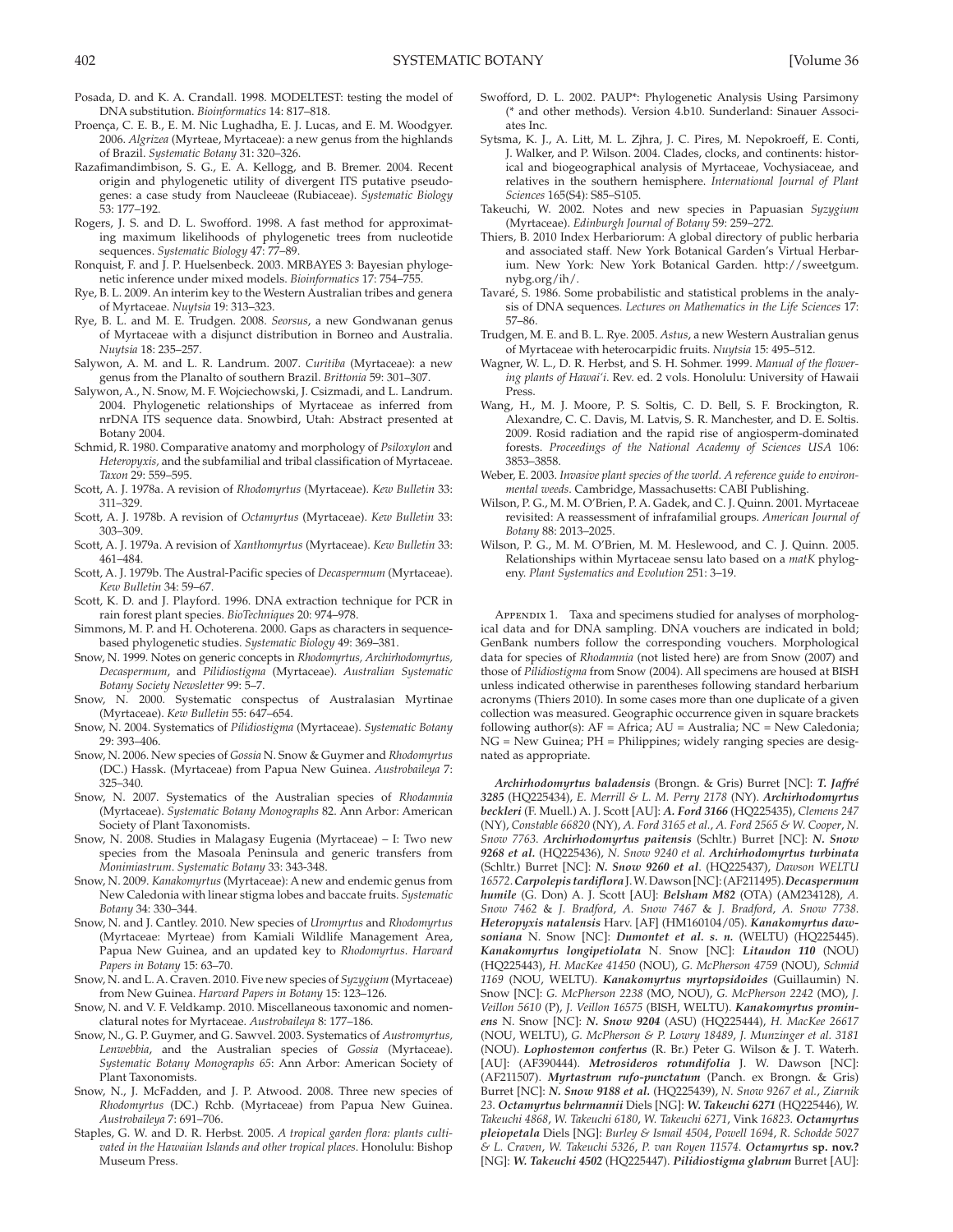*N. Snow 7762* (HQ225448), *N. Snow 7762*, *N. Snow 7470 & J. Bradford*, *L. Webb & J*. *Tracey 8148*. *Pilidiostigma tropicum* L. S. Sm. [AU]: *N. Snow 7760* (HQ225449), *B. Gray 4596*, *B. Gray 4726*, *B. Gray 8796*, *B. Hyland 13335*, *B. Hyland 13629*, *T. Risley 408. Rhodamnia andromedoides* Guillaumin [NC]: *N. Snow 9264* (HQ225440). *Rhodamnia australis* A. J. Scott [AU]: *A. Ford 2319* (HQ225441). *Rhodamnia blairiana* F. Muell. [AU]: *A. Ford 3241* (HQ225442). *Rhodomyrtus canescens* C. T. White [AU]: *N. Snow 9941 & A. Ford* **(accession-A)** (HQ225450), *N. Snow & A. Ford 9945* **(accession-B)** (HQ225468), *N. Snow 9942 & A. Ford* **(accession-C)** (HQ225470), *L. Brass 2098* (A, BISH), *A. Ford 2402*, *A. Ford 2425, A. Ford 3254, B. Gray 5328*, *V. Moriarty 1947* (A), *L. Smith 5039* (A), *C. White 4800* (A). *Rhodomyrtus effusa* Guymer [AU]: *A. Ford 2402* (HQ225451), *A. Ford 3254, L. Smith 11503*. *Rhodomyrtus elegans* (Blume) A. J. Scott [NG]: *C. Ridsdale NGF31720* (**BISH**, US) (HQ225452), *L. Brass 3600* (A), *C. Carr 11991* (A), *M. Galore & Vandenberg NFG41068* (BRI), *T. Hartley 10636* (A, BRI), *R. Johns 12268* (A), *R. Johns 14418* (A), *R. Pullen 8167* (A), *H. Streimann & A. Kairo NGF17479* (A, BISH, L, US), *P. van Royen & H. Sleumer 6326* (A). *Rhodomyrtus kaweaensis* N. Snow [NG]: *Foreman LAE 52304*, *H. Streimann & D. Foreman NGF24432*. *Rhodomyrtus lanata* Guymer [NG]: *L. Brass 12053* (L), *L. Brass 29576* (K, NY), *B. Conn et al. 328* (K), *L. Craven & R. Schodde 1311* (A, BRI), *M. Fallen 398*, *L. Gressitt BMF10*, *L. Gressitt BMF331*, *K. Kerenga & D. Wabo LAE74380* (K), *A. Millar NGF12156* (K, L), *J. Regalado & P. Katik 1022* (BISH, NY), *C. Ridsdale 30279* (BISH, BRI), *C. Sayers NGF12609* (BISH, BRI), *C. Sayers NGF19502* (BISH, BRI, K), *C. Sayers NGF19935* (K), *J. Szent-Ivany & R. Straatman BMF10/A, W. Takeuchi 4056*, *B. Verdcourt & R. Johns 5110* (K), *J. Womersley 5375* (BISH, BRI, US), *J. Womersley & R. Thorne NGF12810* (BRI). *Rhodomyrtus locellata* (Guillaumin) Burret [NC]: *G. McPherson 19191* (MO) (HQ225454), *Catala-Stucki C92* (MO), *G. McPherson 3831* (MO, WELTU), *G. McPherson 5328* (MO), *J. Dawson WELTU 16582* (WELTU), *J. Dawson WELTU 16607* (WELTU), *M. LeRat & M. LeRat 2906* (P), *P. Weston 1600 et al.* (BRI). *Rhodomyrtus longisepala* N. Snow & J. McFadden [NG]: *W. Takeuchi 4550* (**BISH**, BRI, CANB, NY) (HQ225455). *Rhodomyrtus macrocarpa* Benth. [AU, NG]: *N. Snow 9939* **(accession-A)** (HQ225456), *R. Elick 310* **(accession-B)** (HQ225466), *A. Ford 3285 & Holmes* **(accession-C)** (HQ225467), *L. Brass 5989* (NY), *L. Brass 33718* (QRS), *H. Flecker 14245* (NY), *A. Irvine 680* (QRS), *N. Snow 9938*, *L. Webb & J. Tracey 6035*. *Rhodomyrtus mengenensis* N. Snow [NG]: *P. Stevens & Y. Lelean LAE58784* (A, BRI, CANB, E, K). *Rhodomyrtus misimana* N. Snow [NG]: *Harrison-Gagné 2155* (HQ225453), *K. Damas LAE74597*. *Rhodomyrtus montana* Guymer [NG]: *H. Sleumer & Vink BW14152* (**BISH,** BRI) (HQ225457), *J. Burley & T. Ismail 4500* (A, BISH), *M. Galore & B. Seruta NGF41199* (K), *P. van Royen & H. Sleumer 8205* (K), *P. van Royen & H. Sleumer 8087* (CANB), *P. van Royen & H. Sleumer 8205* (K). *Rhodomyrtus novoguineensis* Diels [NG]: *J. Wiakubu & O. Gideon LAE50641* (NY; **accession A**) (HQ225458), *J. Regalado & P. Katik 1022* (NY; **accession-B**) (HQ225471), *N. Bowers 643* (US), *L. Brass 27450* (US), *L. Brass 27093* (K), *L. Craven & R. Schodde 1108* (A, BRI), *K. Damas 74597* (BISH), *P. Darbyshire & R. Hoogland 8365* (BISH, BRI), *D. Frodin et al. 4372*, *D. Frodin NGF26201* (K, NY), *L. Gressitt 331*, *J. Havel NGF17273*, *F. Hellwig 590* (K), *R. Hoft 2095* (L), *R. Hoogland 4611* (BRI), *R. Hoogland 9158* (K, US), *Y. Lelean & P. Stevens LAE51245* (K), *A. Millar NGF23475*, *R. Schlechter 19223* (A, BISH, NY), *R. Schodde 5372* (L), *F. Schram 14969* (BISH, L), *B. Stone & H. Streimann 10377*, *H. Streimann & A. Katik NGF28988* (BISH, US), *J. Vandenberg & M. Galore NGF42113* (BRI, K). *Rhodomyrtus obovata* C. T. White [NG]: *K. J. White & E. Gray NGF10404* (**A**, BRI, L) (HQ225459), *L. Brass 6566* (A, BRI), *L. Brass 8678* (A), *Laman et al. TL791* (NY). *Rhodomyrtus pervagata* Guymer [AU]: *A. Ford 3295* **(accession-A)** (HQ225473), *A. Ford 2426* **(accession-B)** (HQ225475), *N. Snow 9943 & A. Ford* **(accession-C)** (HQ225474), *R. Elick 311* **(accession-D)** (HQ225476), *N. Snow 9940 & A. Ford* **(accession-E)** (HQ225477), *R. Elick 309* **(accession-F)** (HQ225478), *M. Luckow 3799* (NY), *N. Snow 9944 & A. Ford*. *Rhodomyrtus pinnatinervis* C. T. White [NG]: *J. Regalado & P. Katik 1195* (**A**, BISH) (HQ225460), *M. Benjamin LAE67967*, *L. Brass 4905* (NY), *L. Brass 22975* (A, US), *L. Brass 25711* (A, US), *L. Brass 29125* (US), *L. Brass 29568* (US), *Clemens 6382* (A), *M. Coode & P. Katik NGF 32851*, *L. Craven & R. Schodde 1139* (US), *T. Hartley 11648* (A), *A. Millar 22800*, *A. Millar & R. Holttum 15731*, *R. Pullen 7820* (A), *C. Ridsdale NGF30180* (A, BISH), *C. Sayers NGF19938* (US), *Smith 1390* (L), *P. Stevens & J. Veldkamp 55590* (US), *H. Streimann & A. Kairo NGF17498* (BISH, US), *J. Womersley 11035* (A), *P. Wood et al. NGF17954*. *Rhodomyrtus psidioides* (G. Don) Benth. [AU]: *N. Snow 9162* **(accession-A)** (HQ225461), *N. Snow 7453 & J. Bradford* **(accession-B)** (HQ225472), *M. Clemens 247* (NY), *N. Snow 7730* (BRI). *Rhodomyrtus salomonensis* (C. T. White) A. J. Scott [NG; Solomon Islands]: *P. Lavarack & C. Ridsdale NGF31292* (A) (HQ225462), *L. Brass 3257* (A, BISH), *L. Craven 325* & *R. Schodde* (A), *J. Sore BSIP2314* (A), *T. Whitmore 6064* (A). *Rhodomyrtus sericea* Burret [AU]: *R. Elick 308* **(accession A)** (HQ225463), *N. Snow 9937* **(accession B)** (HQ225469), *L. Brass 2098* (A), *L. Brass 20061* (A), *A. Ford 2425*, *P. Forster 27691* (BRI, NY). *Rhodomyrtus surigaoensis* Elmer [PH]: *Ramos & Lonvocar 83788* (A) (HQ225464), *Catalan s*. *n*. (US), *Elmer 13709* (US), *Ramos & Pascasio 34579* (US), *Sulit PNH6422* (A). *Rhodomyrtus tomentosa* (Aiton) Hassk. [widespread, SE Asia to Malesia]: *A. Salywon 758* (ASU) (HQ225465), *L. Abbe & T. Smitinand 9503* (NY), *L. Abbe & T. Smitinand 9593* (NY), *L. Abbe & Tang 10035* (NY), *P. Ashton 2296* (A), *Bartlett 8327* (NY, US), *Beauchamp 897*, *Beck 1135* (NY), *Bembower 150* (NY), *Boeea 5952* (NY, US), *L. Brass 4085* (NY), *Cuming 3630* (NY), *O. Degener 8190* (NY), *F. Fosberg 37709* (BISH, NY, US), *C. Lei 531* (BISH, NY), *E. Merrill 10957* (NY), *S. Sohmer et al. 8428*, *N. Snow 7728, B. Stone 11233*. *Rhodomyrtus trineura* (F. Muell.) F. Muell. ex Benth. [AU, NG]: *L. Brass 1948* (A, BISH), *L. Brass 5110* (NY), *L. Brass 12455* (A), *M. Clemens s. n.* (BISH 166423), *A. Ford 3175, A. Ford 3294, A. Ford 4514*, *E. Henty & D. Foreman 52614* (A, BRI), *V. Moriarty 1974* (A), *R. Pullen 1427* (A), *G. Stocker 660* (A, BISH), *W*. *Takeuchi & Kuland 11390* (A), *C. White 4800* (A), *J. Witono 26*.

APPENDIX 2. List of characters used in the morphological cladistic analyses. Character 15 is simply character 14 scored in a more general manner, which was helpful in some analyses in Csizmadi (2006).

*Vegetative Characters***. 1. Terminal internode transsectional shape:** elliptic to round (0); bearing one longitudinal groove per side (1); bearing two longitudinal grooves per side (2); quadrangular (3); bearing two wings on each side (4); bearing several to many fine longitudinal striations (5). **2. Leaf position on mature plants:** alternate (0); opposite (1). **3. Leaf venation:** brochidodromous (0); acrodromous (1); eucamptodromous (2). **4. Abaxial indumentum of mature leaves:** glabrous (0); sericeous (1) [this includes the indumentum of *Kanakomyrtus dawsoniana*, which was described as glandular-hoary (Snow 2009)]; tomentose (2); villous-hispid (3) [consistently differentiating between hispid or villose has not been possible among these taxa, but the hyphenated concept is easily distinguishable from other types recognized herein]; tomentose with individual hairs irregularly contorted or bent at sharp angles (4); stellate (5). **5. Abaxial indumentum color on mature leaves:** whitish (0); ferrugineous (1).

*Reproductive Characters***: 6. Inflorescence type (following Briggs and Johnson 1979)**: flower solitary or in fascicles (0); triad (1); botryoid (2); metabotryoid (3). **7. Hypanthium texture in flower (excluding glands and hairs):** smooth (0); ribbed to rugulose (1). **8. Flower sexuality:** hermaphroditic (0); unisexual (1). **9. Floral indumentum color (excluding ciliate hairs of calyx lobes):** white (0); ferrugineous (1); brownish (2); yellowish (3). **10. Calyx lobe number:** four (0); five (1); six (2). **11. Petal number:** three (0); four (1); five (2); six (3); eight (4); ten (5); twelve (6). **12. Petal lengths:** equal or nearly so (0); highly unequal (1). **13. Calyx lobe position in flower:** non-overlapping at bases (0); partially overlapping at bases (1). **14. Abaxial petal surface indumentum (excluding ciliate margins):** glabrous (0); sericeous (1); irregularly stellate-glandular (2); villous (3); tomentose (4); stellate (5). **15. Abaxial petal surface indumentum (excludingciliatemargins):**glabrousornearlyso(0);moreorlesshairy(1). **16. Petal base shape:** broadly attached (0); somewhat narrowed (1); clawed (2). **17. Style length at anthesis:** about the same length or only slightly longer than longest stamens (0); greatly exserted relative to longest stamens (1). **18. Stigma shape:** terete-capitate (same width or only slightly wider than apex of style) (0); peltate (1); with 2-4 narrow lobes (2). **19. Stamen length relative to petals at anthesis:** slightly exserted (0); greatly exserted (1). **20. Anther sac shape at anthesis:** subglobular to globular (0); subcylindrical (1); cylindrical to linear (2). **21. Anther connective glands (excluding apex of connective):** absent (0); present (1). **22. Anther attachment** (some data from Hyland et al. 1999 ): basifixed (0); dorsifixed (1). **23. Locule number:** one (0); two (1); three (2); four (3). **24. Placentation type:** parietal (0); axile (1). **25. Fruit type:** capsule (0); berry (1). **26. Mature fruit shape:** subglobular/globular (0); subcylindrical/ cylindrical (1); ellipsoidal (2); turbinate (3); fusiform (5). **27** . **Fruits ribbed longitudinally:** no (0), yes (1). **28. Seed arrangement in locules:** irregular (0); stacked in even rows (1); surrounded by a single encapsulating membrane (2). **29. Horizontal membranous partitions between seeds:** absent (0); present [partial to complete] (1). **30. Seed coat texture** (Snow et al. 2008 ) **:** sclerotic (0), membranous (1); fibrous (2). **31. Seed coat pits:** absent (0), present (1). **32. Embryo shape:** c-shaped (0); circinate (1); globular (2); straight (3).